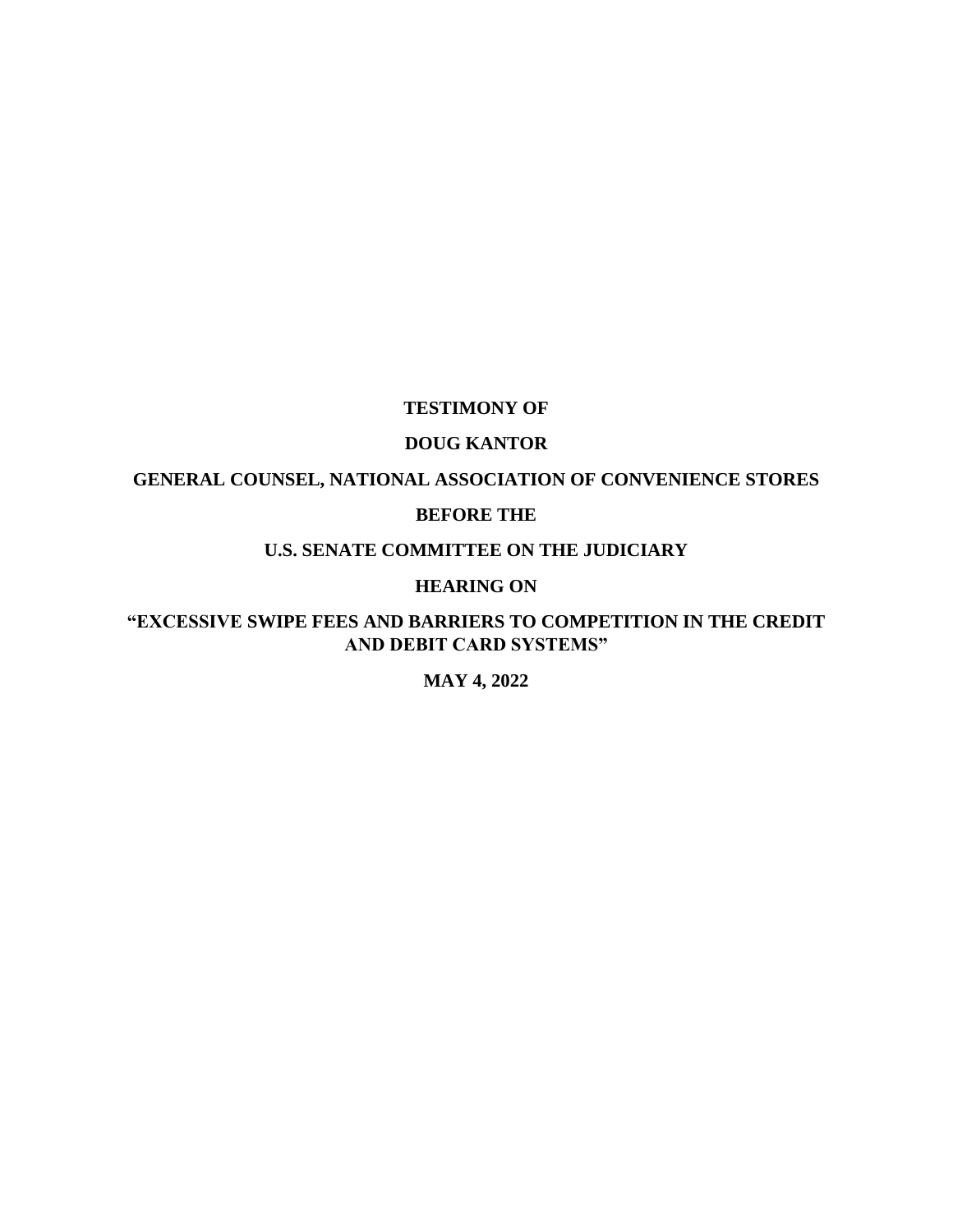Thank you for providing me with the opportunity to testify on the swipe fees that are imposed by the credit card industry on merchants. Most consumers are not aware of these fees and do not see the effects they create on the cost of goods and services and the U.S. economy, but those effects are dramatic. For merchants, the fees are a constant source of stress and financial difficulty, while for the economy the fees reduce economic efficiency and contribute significantly to inflation.

I am testifying today on behalf of my association, the National Association of Convenience Stores (NACS), as well as a coalition that we helped found to try to address these issues, the Merchants Payments Coalition (MPC). NACS is an international trade association representing the interests of the convenience industry. In the United States, the industry includes more than 148,000 stores employing 2.3 million people. It is truly an industry of small business with a full 60 percent of the industry comprised of single-store operators. The industry handles about 165 million transactions each day – a number equivalent to about half of the U.S. population. An efficient and competitive payment system is critical to the health of the industry and its employees.

The MPC is a group of retailers, supermarkets, restaurants, drug stores, convenience stores, gas stations, online merchants, and other businesses focused on reforming the U.S. payment system to make it more transparent and competitive.

#### **I. Executive Summary**

The credit and debit card systems in the United States are burdened by anti-competitive conduct that makes the systems less efficient and effective than they should be. Two payment card networks, Visa and Mastercard, dominate the market and bring together thousands of banks across the nation to wield market power in ways that harm competition in the marketplace. Merchants have no realistic options to the dominant networks. With very few exceptions, merchants must accept all credit and debit cards that run over those two networks no matter how high the fees the networks charge and no matter how onerous the rules and conditions they impose. The high fees that result from this exercise in market power inflate the costs of goods and services across the nation in a way that harms consumers.

Visa and Mastercard each separately set the fee rates for the swipe, or interchange, fees that all the banks that issue cards with those networks charge to merchants. Because the swipe fees are centrally set in this way, the banks don't compete on price. That leads to problems that are common for anti-competitive arrangements – high and escalating prices and neglect of key aspects of the service (such as protection against fraud). Visa and Mastercard also dictate a complex set of terms or rules that govern how credit card transactions happen. These terms further insulate swipe fees from competitive market pressures and, in most cases, keep the fees confusing for merchants and hidden from consumers.

In particular, by imposing a rule that requires a merchant to accept all cards issued with a Visa (or Mastercard) logo if the merchant wants to accept any cards carrying those networks, the two largest networks remove the incentives for banks to negotiate with merchants on price or acceptance of their cards – and remove almost all bargaining power that merchants otherwise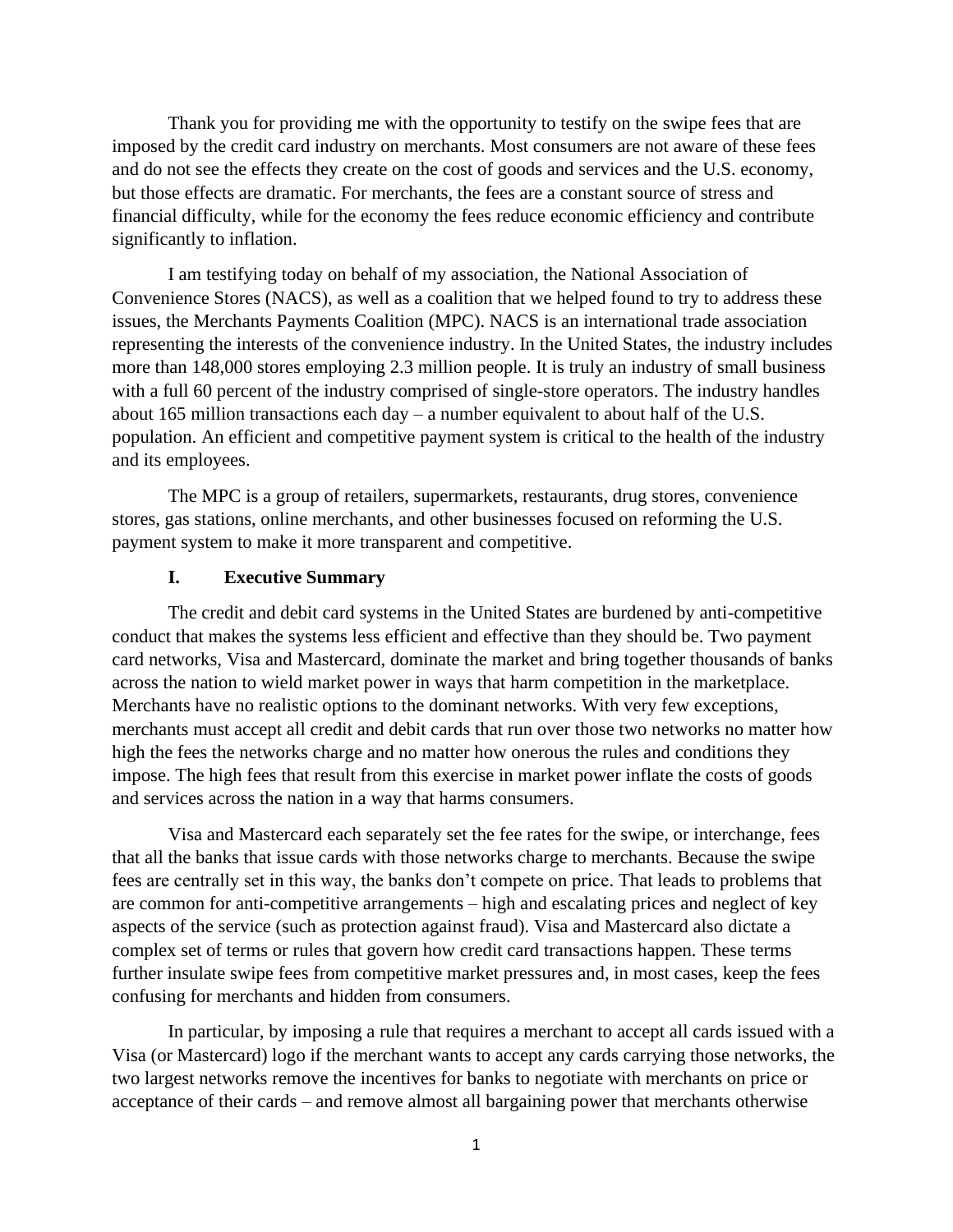might have had. This is a central element of the credit and debit card systems in the United States today and creates additional competition policy problems.

The problems caused by all this for consumers, merchants and the economy are immense. Total card fees imposed on merchants were \$138 billion last year – up from \$64 billion in 2010. Of that total, \$77.5 billion are fees for Visa and Mastercard branded credit cards and \$28 billion are fees for Visa and Mastercard branded debit cards - \$105.5 billion on just those two networks. The size of the fees and the fact that they are set largely as a percentage of transaction amounts means that they are an inflation multiplier. The United States already pays the highest swipe fees in the industrialized world. The roles played by the two dominant card networks and the fees and terms they set cause other problems as well by reducing incentives for innovation in new payment products and improvements in services such as fraud protection. The United States should have the most efficient, effective and innovative payment system in the world, but we don't. This market desperately needs changes so that there are competitive market forces that improve payments for everyone.

This testimony will cover a few topics relating to swipe fees. First, it will lay out some background on how credit and debit card payments work. Second, it will address the competition policy problems created by those payment systems. Third, the testimony will discuss the negative impact these fees have on merchants. Fourth, the testimony will note the negative impact of the fees on consumers. Fifth, it will describe the negative impact of swipe fees on the U.S. economy. Sixth, it will walk through a number of the myths that the credit card industry regularly espouses in order to distract from the problems with these payments.

#### **II. How Card Payments Work**

In order to understand the competition problems with the credit and debit card markets, it helps to have some background on how these payments work. Neither Visa nor Mastercard, the two largest card networks, has a direct relationship with individual cardholders. Financial institutions such as banks and credit unions actually enter into agreements with individuals and issue cards to them. The structure is similar with merchants. The merchants contract with banks or payment processors to handle the merchants' acceptance of payment cards.

Visa and Mastercard actually started as associations of their bank members.<sup>1</sup> They do a few things to make card payments happen. They maintain data lines that connect the banks that issue cards to consumers with the banks that work with merchants. They also advertise their brands to make the cards more appealing to consumers and businesses. And, they set the prices that the card issuers charge to merchants as well as the rules that govern how cards are issued and processed. It is this price- and rule-setting role that raises antitrust issues to be addressed below.

 $1$  Both companies changed their structures in the 2000s in order to try to insulate themselves from antitrust liability after a court of appeals held in 2003 that Visa and Mastercard "are not single entities; they are consortiums of competitors" and that the rule then challenged by the DOJ was "a horizontal restraint adopted by 20,000 competitors." *United States v. Visa U.S.A. Inc.*, 344 F.3d 229, 242 (2d Cir. 2003). Some major banks still own billions in restricted shares in the companies that they cannot sell pending final outcomes of antitrust litigation.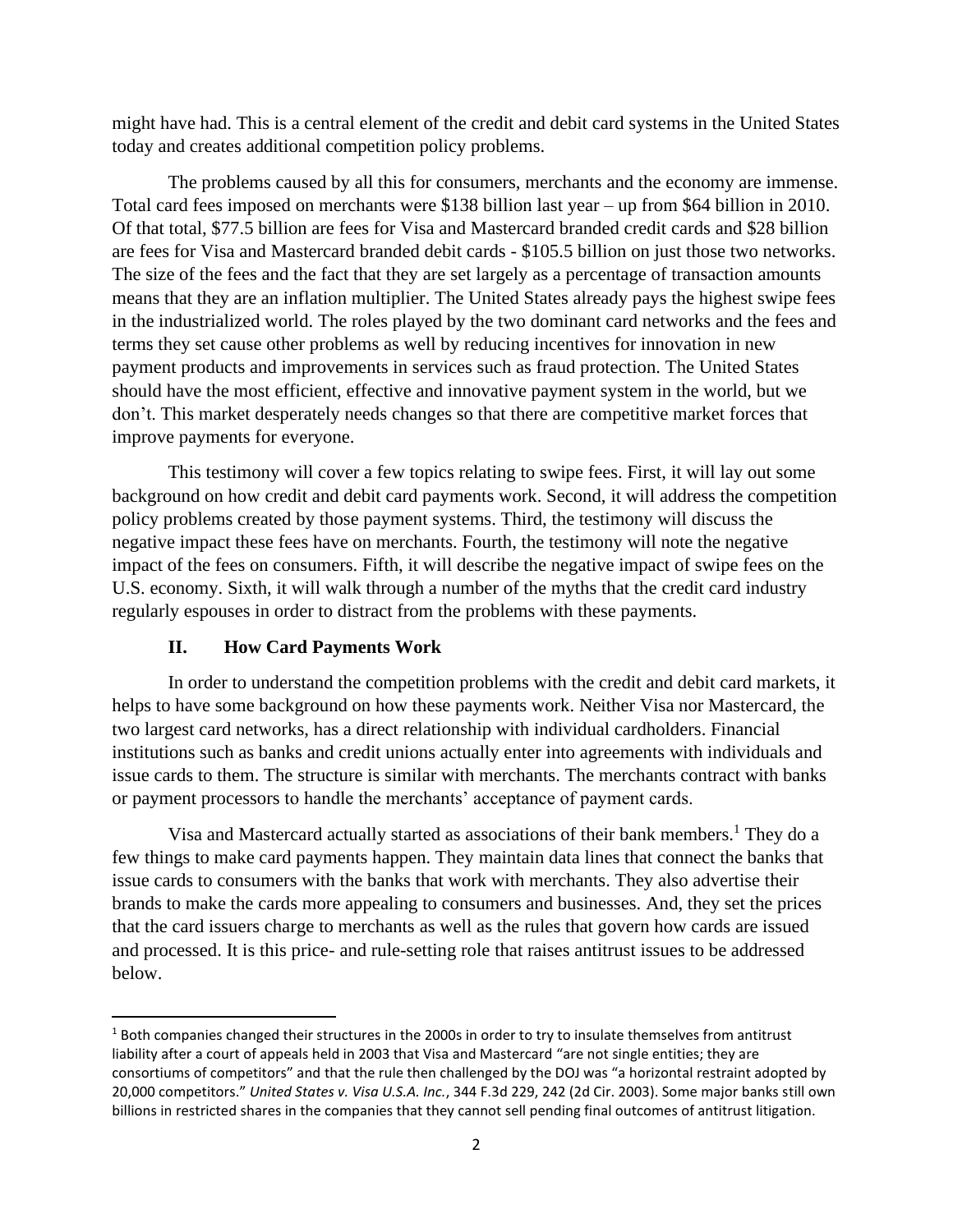A good explanation of the process of a card payment can be found at knowyourpayments.com.<sup>2</sup> In the simplest terms, when an individual dips or swipes a payment card at a store, the information necessary to process that payment goes to the merchant's bank (or processor) who sends the information to a card network (e.g., Visa or Mastercard) and that network sends the information to the card issuer (the bank that gave the consumer that card), then a message authorizing the transaction (or declining it) goes back through each of those entities to the merchant's payment terminal allowing the transaction to take place. The clearance and settlement of the funds takes place later through a similar process. The graphic below depicting this basic process can be found at [corporatetools.com.](https://www.corporatetools.com/credit-card-processing/payment-process/)



According to the Federal Reserve Bank of San Francisco's Diary of Consumer Payment Choice, credit cards accounted for 27 percent of consumer transactions in 2020, debit cards

<sup>&</sup>lt;sup>2</sup> See **Know Your Payments » Transaction Basics**.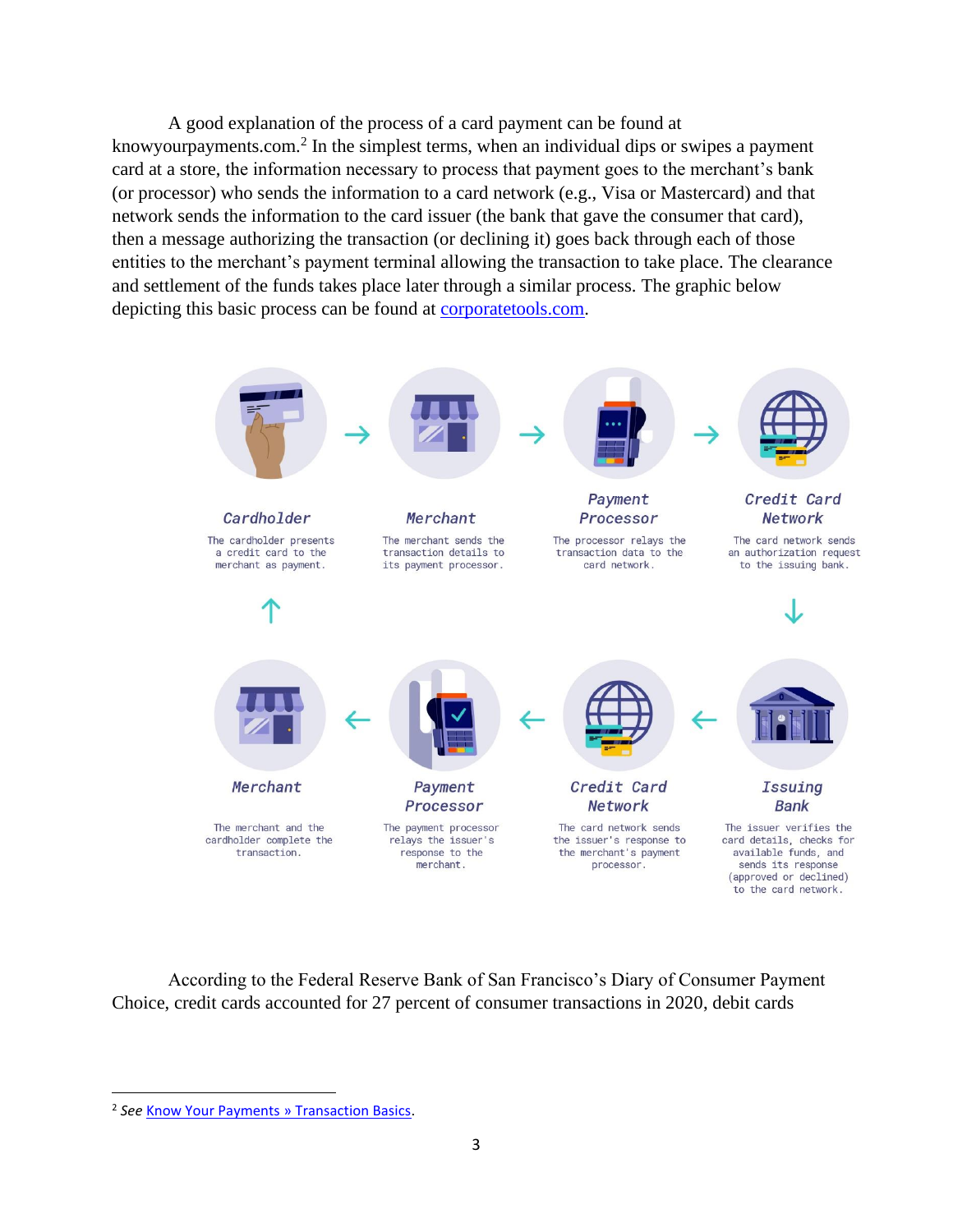accounted for 28 percent, and cash was 19 percent.<sup>3</sup> This represented a large jump in credit card payments, which had been 24 percent of payments in 2019.

There are fees that each player involved in the processing of the card takes out of the amount that the merchant gets paid in the transaction. By far the largest fee is the swipe fee, or interchange fee, which goes to the bank that issued the consumer the card. That fee alone can account for about 80-85 percent of all of the fees involved in the transaction. The networks, such as Visa and Mastercard, impose their own separate fees, called network fees, in addition to the swipe fees. And, the merchant's processor or bank receives a fee for its services. Processing is a reasonably competitive market. Merchants don't always like how much they pay in those processor fees, but they have options to do business with different processors (or negotiate new agreements) and that helps discipline that cost. Merchant concerns about network fees are different than concerns about swipe fees. Networks set their own fee amounts, which is appropriate. Unfortunately, the two major networks have structured and applied their network fees to have certain anti-competitive effects to protect and grow their market power. The networks' market share and the way the networks bring together the card-issuing banks has enabled them to do this. Those concerns are related to, but different than, the problem created by anti-competitive behavior in the setting of swipe fees by the two major networks on behalf of card-issuing banks, which is discussed below.

Credit card issuing is very concentrated among a small number of very large banks. The ten largest credit card issuers in the United States collectively have about 80 percent of the credit card issuance market.<sup>4</sup> Those issuers compete to get consumers to get and use their cards. They do this through a complex set of pricing mechanisms that include interest rates, a variety of rewards offerings, and a number of potential penalty fees and related terms. These complex pricing mechanisms can be difficult for consumers to evaluate and may lead them to choose offers that are less favorable than other offers. 5 And, the enticement of credit card offers can lead consumers to create financial problems for themselves that are challenging to fix.

Because credit card issuers receive fees from merchants every time one of their cards is used, they have a strong incentive to push for those cards to be used as many times as possible. They have been particularly aggressive in trying to get consumers to use their cards for small, everyday purchases. Using credit for everyday purchases, of course, can create financial problems for consumers if they are not careful. Unfortunately, card issuers can be less concerned about individuals' financial problems due to the revenue those issuers earn from merchants.

<sup>&</sup>lt;sup>3</sup> Kelsey Coyle, Laura Kim and Shaun O'Brien, "2021 Findings from the Diary of Consumer Payment Choice," Federal Reserve Bank of San Francisco (May 5, 2011) available at 2021 Findings from the Diary of Consumer Payment Choice – [Cash \(frbsf.org\).](https://www.frbsf.org/cash/publications/fed-notes/2021/may/2021-findings-from-the-diary-of-consumer-payment-choice/) Credit cards make up a larger percentage of payments in e-commerce.

<sup>4</sup> Bianca Peter, "Credit Card Market Share by Issuer," (Feb. 24, 2022) available at [https://wallethub.com/edu/cc/market-share-by-credit-card-issuer/25530.](https://wallethub.com/edu/cc/market-share-by-credit-card-issuer/25530)

<sup>5</sup> For an explanation of some of these confusing prices and terms, *see* Consumer Reports, "What Credit Card Offers and Rewards are Best for you?" (November 2012) available at

[https://www.consumerreports.org/cro/magazine/2012/11/the-best-credit-card-for-you/index.htm;](https://www.consumerreports.org/cro/magazine/2012/11/the-best-credit-card-for-you/index.htm) and Adam Levitin, "Testimony Before the U.S. Senate Committee on Banking, Housing, and Urban Affairs," (July 19, 2011) available a[t https://www.banking.senate.gov/imo/media/doc/LevitinTestimony71911.pdf.](https://www.banking.senate.gov/imo/media/doc/LevitinTestimony71911.pdf)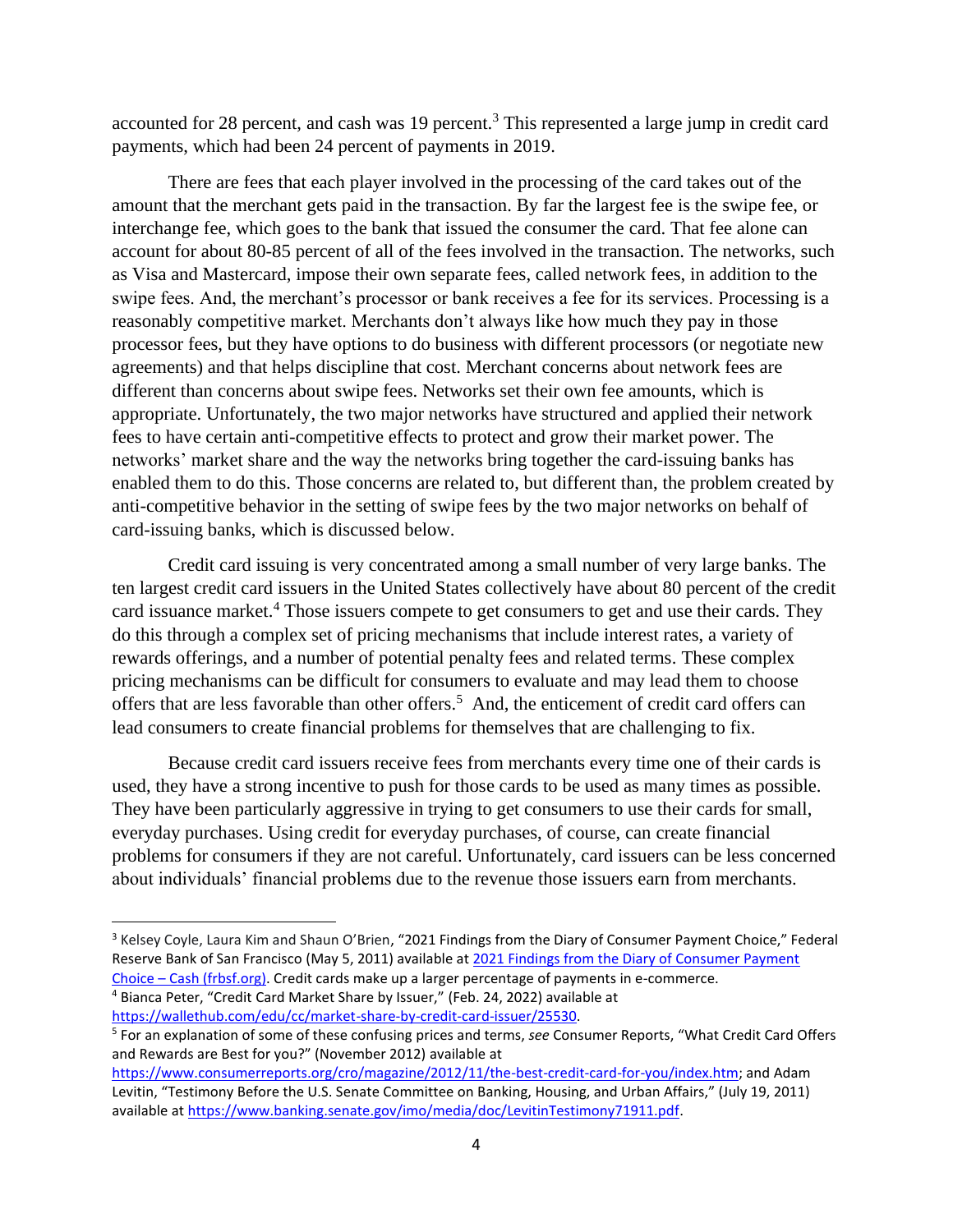Though there are problems, consumers at least have the benefit of competition among different credit card issuers that try to get their business. That can lead to helpful offers. Merchants, however, do not have that benefit due to the way that the two dominant card networks bring together card issuers from across the country into their two networks.

#### **III. The Credit Card Industry's Anti-Competitive Activity**

The central problem with credit cards in the United States is that the two largest networks, Visa and Mastercard, set the amounts of the swipe fees that the card-issuing banks charge for each transaction and they set the terms governing how these transactions happen. All of those card-issuing banks – particularly the largest ones which have the vast majority of credit card market share – could set their own prices and compete with each other for merchants' business. Those card issuers all compete that way for consumers' business. But, they refuse to compete for merchants' business. One hundred percent of the banks that issue cards with Visa logos agree to charge merchants the same schedule of network-fixed fees. The same is true for the banks that issue cards with Mastercard logos on them.

There is no avoiding the destructiveness of these agreements not to compete on price. Merchants have no ability to refuse accepting payment from virtually all the banking institutions across the nation. That is in part because retail is incredibly competitive in the United States. There are many different types of merchants trying to out-compete each other on price and service for the business of the American consumer. If one of them stops taking these credit cards, the competitor across the street will take some of their business. So, merchants take the cards and the fees increase at dramatic rates. In fact, economists with the Kansas City Federal Reserve Bank have studied these fees and found that, in light of the central fee-setting structure and the competitiveness of U.S. retail, swipe fees will increase to the point that retailers may go out of business.<sup>6</sup> That is the only effective brake on the steep rise on these fees.

It is also important to note that the swipe fees banks charge merchants to accept their cards (the ones set by Visa and Mastercard) are not the same every time. In fact, they can vary dramatically. Visa and Mastercard set complex schedules of fee rates, and the fees vary based on the level of rewards associated with the card, the type of merchant accepting the card, the manner in which the card is accepted (online versus in-person and other aspects of acceptance) as well as, in some sectors, the card network's view of the merchant's level of security. <sup>7</sup> The fees for the most expensive cards can be about triple the amount of the fees for the least expensive cards for some merchants.

In addition to the fee-setting, however, Visa and Mastercard impose a set of terms that further insulate those prices from the possibility of any competitive market forces keeping the fees in check. There are hundreds of pages of these terms and problems with them are detailed

<sup>6</sup> Fumiko Hayashi, "A Puzzle of Card Payment Pricing: Why Are Merchants Still Accepting Card Payments?" Federal Reserve Bank of Kansas City (2004) available a[t https://ideas.repec.org/p/fip/fedkpw/psrwp04-02.html.](https://ideas.repec.org/p/fip/fedkpw/psrwp04-02.html)

 $<sup>7</sup>$  There are other factors that can change the economics as well such as other services (including tokenization,</sup> fraud detection, and other services) that the networks have tried to control.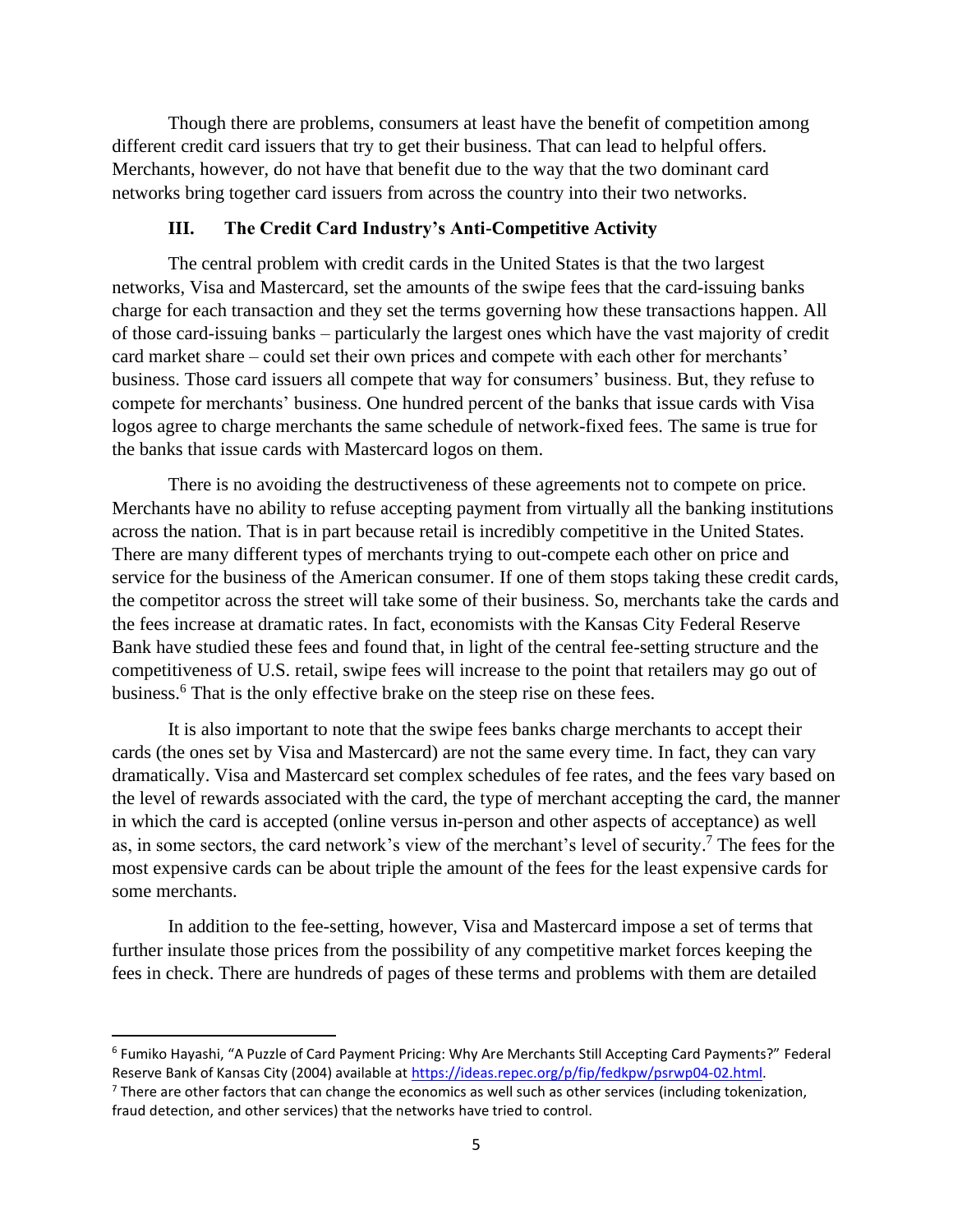well in ongoing antitrust litigation that is pending in the U.S. District Court for the Eastern District of New York.<sup>8</sup>

There are a few of these terms that merit particular attention. One, of course, is the central price-setting engaged in by Visa and Mastercard noted above. Another is the so-called "honor all cards rule." This "rule" is imposed by both Visa and Mastercard on merchants. It creates an all-or-nothing proposition for every merchant across the country and says that if a merchant wants to accept any Visa- (or Mastercard-) branded credit card, that merchant must take every credit card with that brand (and the same with debit cards). "Honor all cards" completely removes any possibility for a merchant to negotiate prices or terms with any bank – and completely removes the incentive for any bank to try to negotiate prices or terms with any merchant.

Removing those normal market incentives for price competition and negotiated deals is very significant. Because the fees are so much higher for some cards than for others, merchants very sensibly might want to accept some of them but not others (for fear of going out of business). But, they can't make that choice. If they could, of course, banks issuing the most expensive cards might be inclined to cut their prices, but they don't need to worry about that because Visa and Mastercard have removed the normal market dynamics from the playing field.

Visa and Mastercard also put restrictions on banks to stop competition from creeping into the picture. They both prohibit banks from making any network that competes with them active on those banks' credit cards.<sup>9</sup> That way, one hundred percent of the transactions on credit cards that have Visa enabled on them go through the Visa network (and the same is true for Mastercard).

These prohibitions are very similar to rules that were the subject of litigation the U.S. Department of Justice filed against Visa and Mastercard in 1998. The rule in question was known as the exclusionary rule. It prohibited banks that issued cards under Visa's or Mastercard's brands from issuing cards from any of their competitors (including companies such as American Express and Discover). The U.S. Circuit Court of Appeals for the Second Circuit ruled in favor of the Department of Justice in that case and the exclusionary rule is no longer permitted.<sup>10</sup> NACS filed comments with the Federal Trade Commission last fall discussing how Visa and Mastercard's prohibitions against banks issuing credit cards with other networks on them violates the antitrust laws and harms competition.<sup>11</sup>

<sup>&</sup>lt;sup>8</sup> A redacted version of the complaint filed in the case by NACS and others can be found at: [https://constantinecannon.com/wp-content/uploads/2022/04/13-cv-5746-Doc.-183-6th-Amd.-Complaint-](https://constantinecannon.com/wp-content/uploads/2022/04/13-cv-5746-Doc.-183-6th-Amd.-Complaint-Redacted.pdf)[Redacted.pdf.](https://constantinecannon.com/wp-content/uploads/2022/04/13-cv-5746-Doc.-183-6th-Amd.-Complaint-Redacted.pdf) 

<sup>&</sup>lt;sup>9</sup> Federal Reserve Regulation II prohibits these types of exclusivity requirements on debit cards. <sup>10</sup> *United States v*. *Visa* U.S.A., Inc., 344 F.3d 229 (2d Cir. 2003), cert denied, 543 U.S. 811 (2004), available at [Second Circuit Decision in U.S. v. Visa \(02-6074\) | ATR | Department of Justice.](https://www.justice.gov/atr/case-document/second-circuit-decision-us-v-visa-02-6074) American Express and Discover each sued for the damages they suffered due to the rule and reached settlements with Visa and Mastercard. [Discover, Visa and MasterCard settle antitrust suit | Reuters.](https://www.reuters.com/article/us-creditcards-discover/discover-visa-and-mastercard-settle-antitrust-suit-idUSTRE49D64V20081014)

<sup>11</sup> [NACS-Comments-to-FTC-on-Unfair-Contract-Clauses-Fi.pdf \(convenience.org\).](https://www.convenience.org/Media/Daily/2021/Oct/1/3-NACS-FTC-VisaMastercard-Anticompetitive_Payments/NACS-Comments-to-FTC-on-Unfair-Contract-Clauses-Fi.pdf)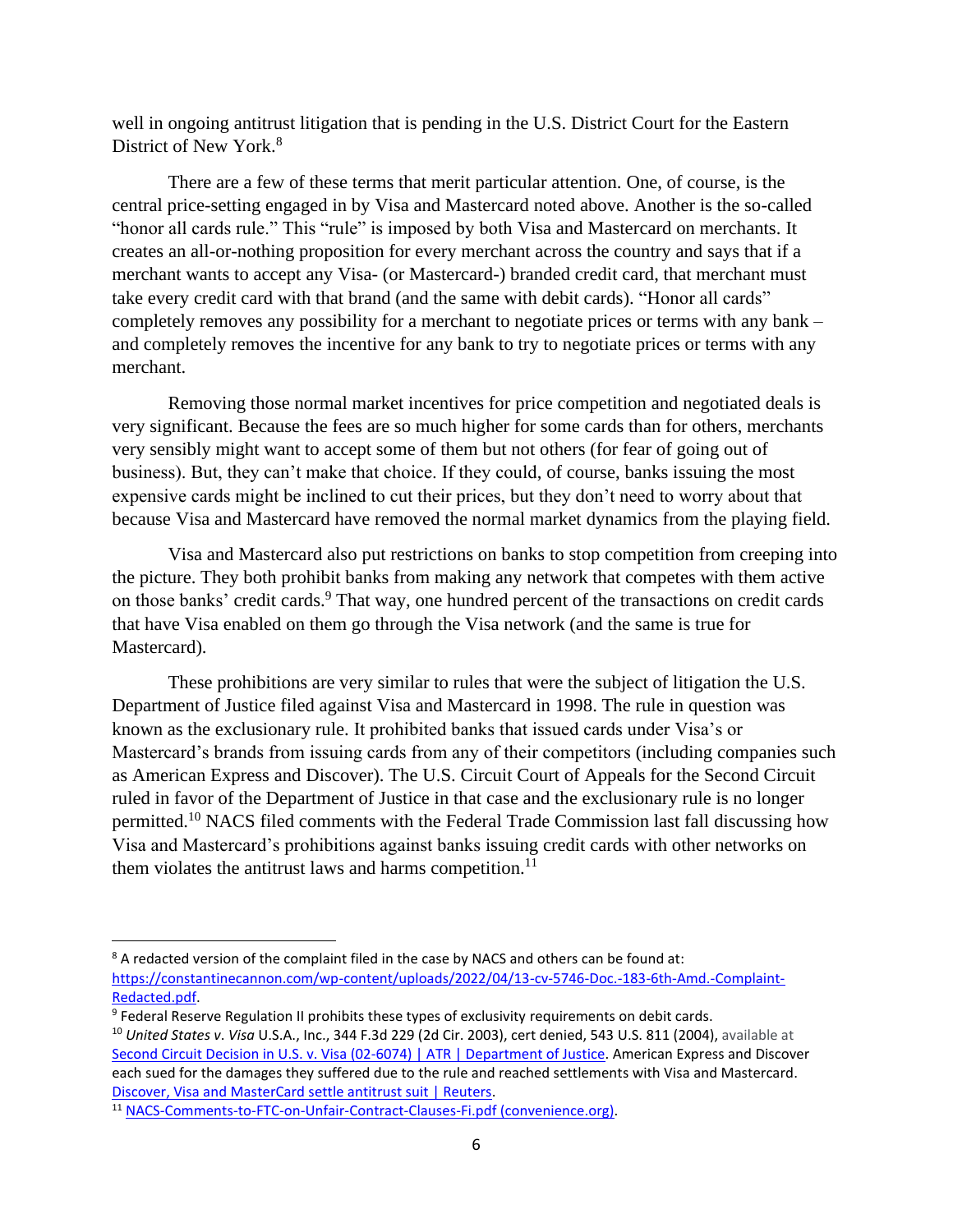Visa and Mastercard also have a long history of restricting how merchants price their products to their customers. These restrictions formed a veil of secrecy around swipe fees that further insulated the fees from competitive market pressures. Some of those restrictive terms have been eroded through legal challenges over time. For example, the Department of Justice and seventeen states entered into a consent decree with Visa and Mastercard that became final in 2011 which prohibited those two networks from preventing merchants from offering their customers discounts for using less expensive payments.<sup>12</sup> Prohibiting merchants from giving American customers discounts strikes directly at the heart of how competitive markets should work. But, that is just one in the long line of actions the two largest networks have taken to undercut competition in the credit card market.

In fact, Visa and Mastercard's fee- and term-setting have turned competition on its head. While competition normally causes businesses to try to keep prices low in order to attract market share, Visa and Mastercard don't compete for merchants' business. The honor all cards rule and lock-up of all the banks takes care of that. Instead, Visa and Mastercard only compete to attract banks to issue more of their cards. They do that by trying to push the swipe fees they set on behalf of those banks higher and higher.<sup>13</sup> It is the opposite of what real competition does and demonstrates how the market is broken.

The major card networks have also taken actions that erode competition from smaller networks. One recent example of these anti-competitive activities was the subject of an opinion by the U.S. Fifth Circuit Court of Appeals in litigation brought by Pulse, a debit network, against Visa. In that case, the Fifth Circuit found that Pulse's claims that Visa had violated antitrust laws to squeeze Pulse out of the debit market should be decided by a jury, "And a reasonable jury could find that some of Visa's volume-based agreements amount to exclusive-dealing contracts designed to squeeze Pulse out of the PIN-less transaction market."<sup>14</sup> That was just the latest legal action raising troubling concerns about what the largest payment networks do to harm competition.

Visa has also sought to bolster its hold on the market and keep out innovative competitors through acquisition. Its attempt to acquire Plaid – a potential competitor in the debit market – led to a lawsuit from the Department of Justice to block the deal.<sup>15</sup> Plaid offers a potential alternative technology for consumers to access funds in their bank accounts to pay for things which "likely would drive down prices for online debit transactions, chipping away at Visa's monopoly and

<sup>&</sup>lt;sup>12</sup> Final Judgment as to Defendants Mastercard International Incorporated and Visa Inc. | ATR | Department of [Justice.](https://www.justice.gov/atr/case-document/final-judgment-defendants-mastercard-international-incorporated-and-visa-inc) The states that joined the action and consent decree were: Arizona, Connecticut, Idaho, Illinois, Iowa, Maryland, Michigan, Missouri, Montana, Nebraska, New Hampshire, Ohio, Rhode Island, Tennessee, Texas, Utah, and Vermont.

<sup>&</sup>lt;sup>13</sup> Andrew Martin, "How Visa, Using Card Fees, Dominates a Market," New York Times (Jan. 4, 2010) available at <https://www.nytimes.com/2010/01/05/your-money/credit-and-debit-cards/05visa.html> ("Competition, of course, usually forces prices lower. But for payment networks like Visa and MasterCard, competition in the card business is more about winning over banks that actually issue the cards than consumers who use them. Visa and MasterCard set the fees that merchants must pay the cardholder's bank. And higher fees mean higher profits for banks, even if it means that merchants shift the cost to consumers.")

<sup>14</sup> *Pulse Network, LLC v. Visa, Inc.*, No. 18-20669, 18 (5th Cir. Apr. 5, 2022).

<sup>15</sup> Complaint, *U.S. v. Visa, Inc. and Plaid, Inc*. (Nov. 5, 2020).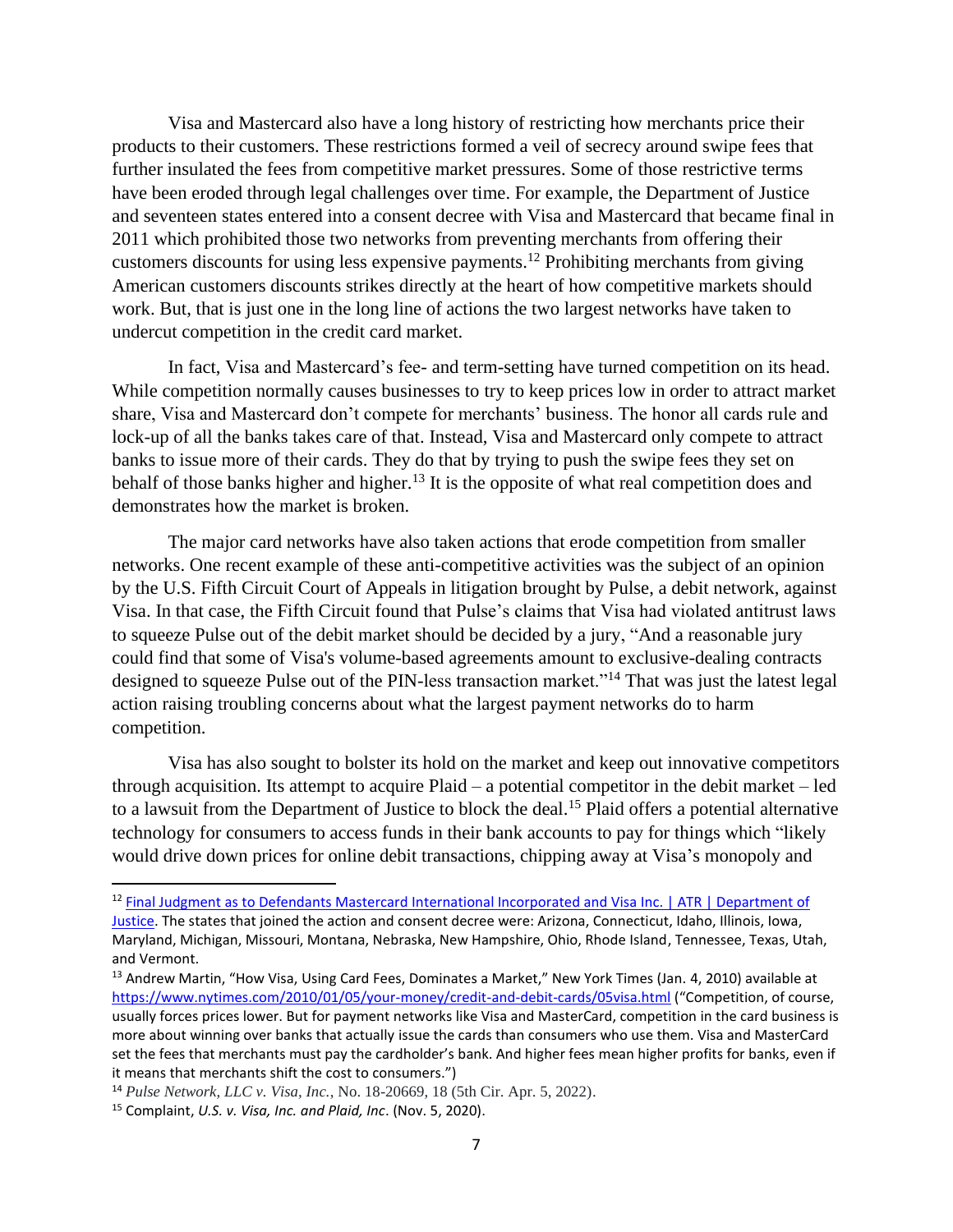resulting in substantial savings to consumers."<sup>16</sup> Visa wanted to block the innovation and cost savings that Plaid could bring to the market by acquiring it – similar to Visa's past pattern of trying to block competition.<sup>17</sup> Acquisitions, exclusivity contracts and other moves have been used by Visa to protect its market power and block potential competition. All of this, of course, has been a detriment to the market, merchants, consumers, and the economy.

## **IV. Swipe Fees Hurt Merchants**

Credit and debit card swipe fees are huge business and are growing at an alarming rate. Collectively, U.S. merchants paid \$138 billion in fees to accept card payments last year.<sup>18</sup> That was a huge jump from the \$110 billion that merchants paid in 2020.<sup>19</sup> That is on top of the fees nearly doubling in the decade between 2010 (when the fees were \$64 billion) and 2020.<sup>20</sup> And, it followed the decade between 2001 and 2010 when the fees more than tripled from \$16 billion to \$64 billion.<sup>21</sup> The huge multiples by which the fees have grown seem impossible, but that is what happens when there is price-fixing in place of competition.

In the convenience industry, recent fee increases have been even more dramatic. In 2021, the fees paid by convenience retailers to accept payment cards jumped by  $26.5$  percent.<sup>22</sup> Not only that, but the rate of increase has been even higher thus far in 2022 – and that was even before Visa and Mastercard moved forward with rate increases in April that, combined with the rate increases that Visa publicly said it would delay last year amount to an additional \$1.2 billion per year in additional fees.<sup>23</sup> These increases are completely unsustainable.

Even before these dramatic jumps, swipe fees, on average, were convenience retailers' second-largest operating cost after labor. In fact, that is true for retailers in every sector. That means swipe fees are more than the average retailer pays for rent or utilities or for any other operating cost. Some convenience retailers have even reported that the fees are approaching their labor costs.

One reason for these dramatic increases is the destructive interaction between swipe fees and inflation. The majority of the amount of credit card swipe fees are set as a percentage of the total amount of each transaction. That means swipe fees increase along with every dollar of

<sup>16</sup> *Id*. at ¶ 8.

<sup>17</sup> *Id*. at ¶¶ 44-45.

<sup>&</sup>lt;sup>18</sup> Nilson Report (March 2022) available at Nilson Report | News and Statistics for Card and Mobile Payment [Executives.](https://nilsonreport.com/) As noted, \$77.5 billion of the total are Visa and Mastercard credit card fees and \$28 billion are Visa and Mastercard debit card fees.

<sup>19</sup> Nilson Report (July 2021) available at Nilson Report – [Merchant Processing Fees in the United States](https://nilsonreport.com/mention/1443/1link/)—2020.

<sup>&</sup>lt;sup>20</sup> Stephen Mott, "Industry Facts Concerning Debit Card Regulation Under Section 920," (Oct. 27, 2010) at 14, available at

[http://www.federalreserve.gov/newsevents/files/merchants\\_payment\\_coalition\\_meeting\\_20101102.pdf.](http://www.federalreserve.gov/newsevents/files/merchants_payment_coalition_meeting_20101102.pdf)  $^{21}$  *Id.* 

<sup>&</sup>lt;sup>22</sup> NACS State of the Industry (April 2022).

 $^{23}$  Lynne Marek, "There was no stopping credit card fee hikes this year," Payments Dive (April 7, 2022) available at [https://www.paymentsdive.com/news/there-was-no-stopping-credit-card-fee-hikes-this-year/621741/.](https://www.paymentsdive.com/news/there-was-no-stopping-credit-card-fee-hikes-this-year/621741/)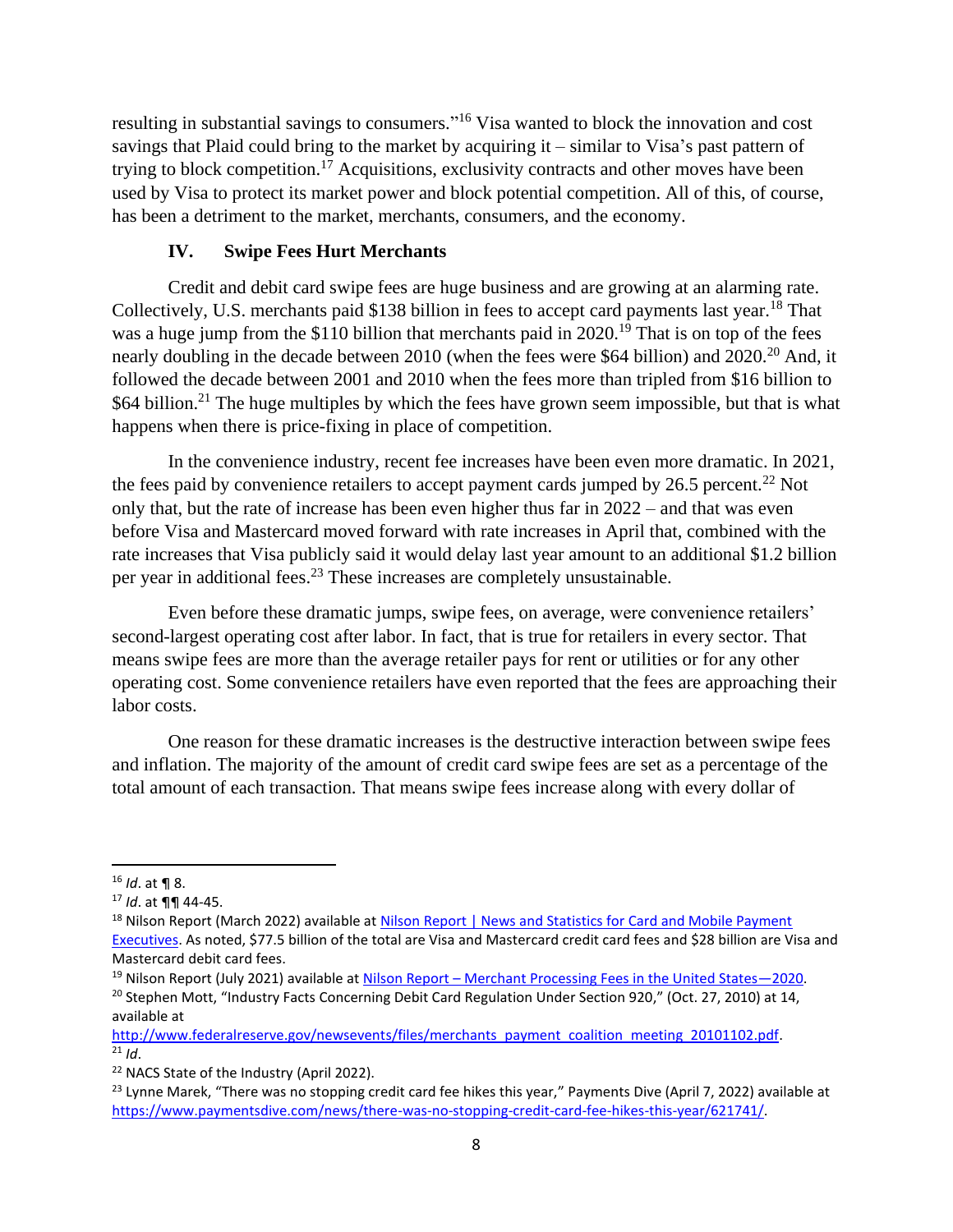inflation. And, those swipe fees act as an inflation multiplier forcing retailers to try to increase their revenues to keep up with the spiraling fees.

During its last two earnings calls, in fact, Visa made clear that it is "a beneficiary of inflation," and that inflation is "a positive for us."<sup>24</sup> Most Americans and American businesses would not say the same of themselves.

An area that has among the largest impacts for the convenience industry and for American consumers are gas prices. This industry sells about 80 percent of the gasoline used across the nation. Retailers, similar to their customers, like an ample supply of gasoline and low prices. That is because as gas prices rise, the margins retailers make actually get smaller. Competition in the market means that retailers cannot pass along their own increased wholesale costs as quickly as they pay those costs. At the same time that retailers' margins are getting squeezed, however, their credit card fees are rising because they are a percentage of the total transaction amount. That means there have been many times during the past few months when retailers were paying more in swipe fees (often about 10 cents per gallon) than they were ultimately making on those sales. That makes no sense given the costs retailers incur and risks they take to maintain a site with underground storage tanks, transport fuel, and sell it to customers (often staying open 24 hours per day in the midst of a labor shortage and, in the past two years, a pandemic). Processing those transactions should not cost more than the profits that can be made after all of that effort.

What is particularly troubling for many businesses, however, is that they are powerless to plan for or deal with these rising costs. They can take measures to keep other costs in check – installing more energy-efficient equipment, using a different supplier, and the like. But there is no dealing with swipe fees because of the competition problem noted above and the unpredictability of the increases. Businesses just don't know how much the fees will go up. Even after new rates are announced it is difficult to predict how those rates will impact a merchant's fees because the card networks have made the system so complex. GAO reported that Visa and MasterCard each had four credit card rate categories in 1991, but by 2009 Visa had 60 rate categories and MasterCard had  $243<sup>.25</sup>$  The numbers have grown since that time and that complexity helps obscure the consistent, large fee increases that merchants must bear.

It is worth noting that the fees increase even when Visa and Mastercard do not "raise" them. As noted, inflation is one reason that happens. Another reason is that the banks issuing cards simply push higher fee cards into the market. That is true for their new and existing customers. Many cardholders receive notification from their bank that they now have a different level of rewards or other perks. It might not be clear to the cardholder why that is, but it is not a

<sup>24</sup> *See* Logan Kane, "Visa: A Great Business, But Wait for a Pullback," Seeking Alpha (April 26, 2022) available at [https://seekingalpha.com/article/4503588-visa-great-business-wait-for-pullback;](https://seekingalpha.com/article/4503588-visa-great-business-wait-for-pullback) "Visa (V) Q2 Earnings Call Transcript," Motley Fool Transcribing (April 27, 2022) available a[t https://www.fool.com/earnings/call](https://www.fool.com/earnings/call-transcripts/2022/04/27/visa-v-q2-2022-earnings-call-transcript/)[transcripts/2022/04/27/visa-v-q2-2022-earnings-call-transcript/.](https://www.fool.com/earnings/call-transcripts/2022/04/27/visa-v-q2-2022-earnings-call-transcript/)

<sup>&</sup>lt;sup>25</sup> Government Accountability Office, "Credit Cards: Rising Interchange Fees Have Increased Costs for Merchants, but Options for Reducing Fees Pose Challenges," (2009) at [Credit Cards: Rising Interchange Fees Have](https://www.gao.gov/products/gao-10-45) Increased [Costs for Merchants, but Options for Reducing Fees Pose Challenges | U.S. GAO.](https://www.gao.gov/products/gao-10-45)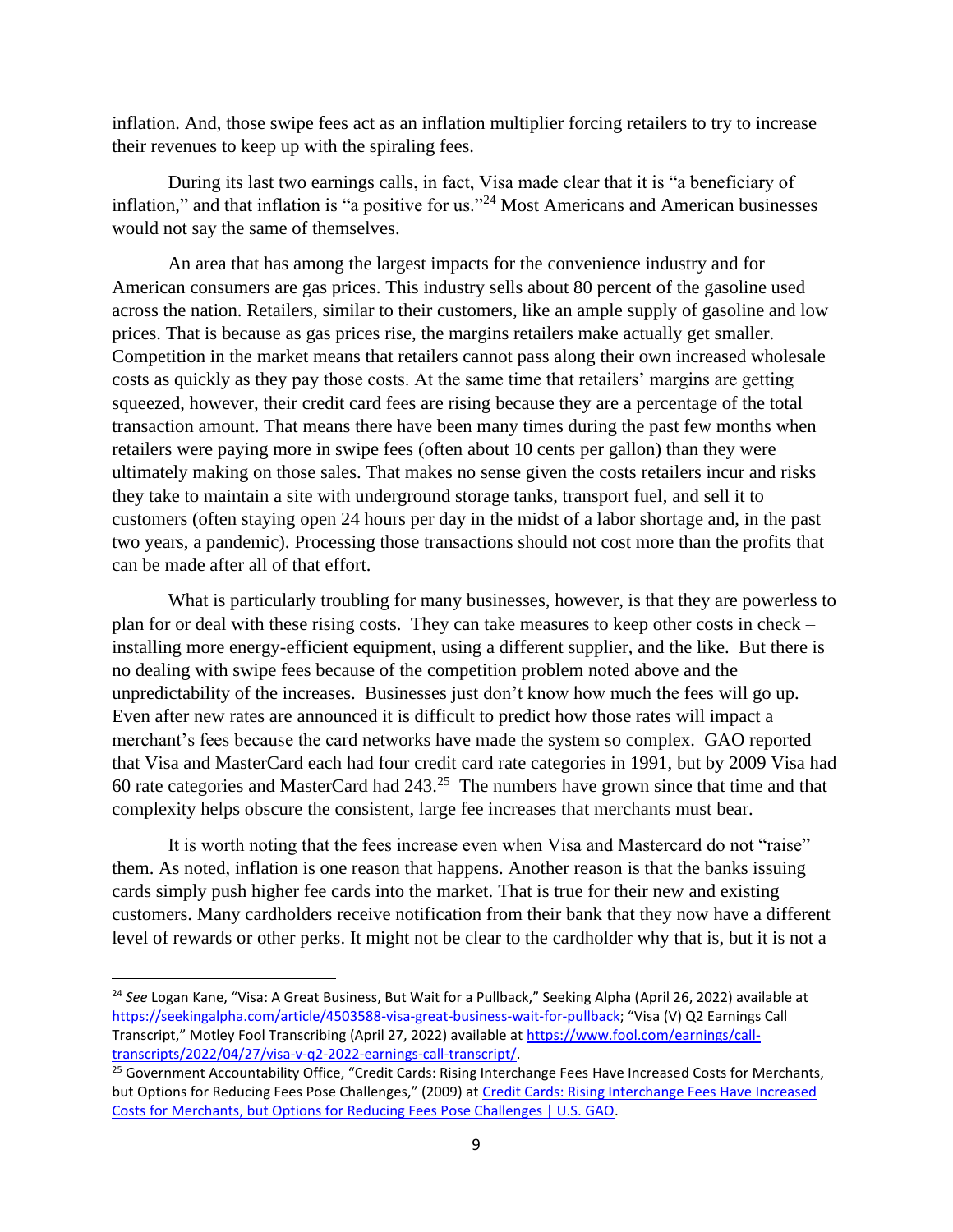mystery to merchants – it means the merchant must pay higher swipe fees. By systematically moving cardholders to more expensive cards, banks can drive up swipe fees without Visa and Mastercard changing their rate schedules at all.

Of course, merchants do not have visibility into the card issuing decisions that drive up their fees. Frankly, merchants have very little visibility into the price-setting engaged in by Visa and Mastercard. Merchants don't receive direct communications of these changes from Visa and Mastercard. Those notifications go to banks and processors. Typically, when sent, those notifications are confidential so that they cannot be passed along to merchants. The price changes that can so dramatically impact merchants' bottom lines become rumors in the marketplace until they are sprung on merchants with very little notice. The price increases that both Visa and Mastercard instituted just a couple of weeks ago followed this pattern of poor communication and notice. The lack of clarity is just another sign of how broken this market is.

### **V. Swipe Fees Hurt Consumers**

Ultimately, of course, all of us pay for these overinflated swipe fees in the prices of the goods and services we buy. The fierce price competition in retail ensures this. Retail profit margins are notoriously low. As of January of this year, for example, net profit margins for general retailers were 2.65 percent.<sup>26</sup> For convenience stores, those margins were 2.47 percent.<sup>27</sup> For grocers and other food retailers, those margins were even narrower  $-1.11$  percent.<sup>28</sup> With those margins, which are around or below the level of swipe fees these businesses pay, those fees must be passed on to consumers or retailers would go out of business.

It is worth noting that while retailers' margins are notoriously thin, banks' and credit card networks' margins are very large. The money center banks that dominate credit card issuing have net margins of 32.61 percent.<sup>29</sup> Visa's net profit margin as of the end of 2021 was 51.59 percent and Mastercard's was 46 percent.<sup>30</sup> All of those margins are instructive as to the relative competitiveness of these sectors. No other industry sector reported on by NYU had net profit margins as large as the money center banks, and it is likely that none would dare dream of margins at the level of Visa's and Mastercard's.

The current system fools consumers by hiding the large interchange fees that are built into the cost of their purchases. To quote one of my fellow witnesses today, Ed Mierzwinski of U.S. PIRG, "Interchange fees are hidden charges paid by all Americans, regardless of whether they use credit, debit, checks or cash. These fees impose the greatest hardship on the most vulnerable consumers – the millions of American consumers without credit cards or banking relationships. These consumers basically subsidize credit card usage by paying inflated prices – prices inflated by the billions of dollars of anticompetitive interchange fees. And unfortunately,

<sup>&</sup>lt;sup>26</sup> New York University, "Margins by Sector (US)," at [Operating and Net Margins](https://pages.stern.nyu.edu/~adamodar/New_Home_Page/datafile/margin.html) (nyu.edu).

<sup>&</sup>lt;sup>27</sup> NACS State of the Industry (April 2022).

<sup>28</sup> *Id*.

<sup>29</sup> *Id*.

<sup>30</sup> *See* [Visa Profit Margin 2010-2021 | V | MacroTrends](https://www.macrotrends.net/stocks/charts/V/visa/profit-margins) and [Mastercard Profit Margin 2010-2021 | MA |](https://www.macrotrends.net/stocks/charts/MA/mastercard/profit-margins)  [MacroTrends.](https://www.macrotrends.net/stocks/charts/MA/mastercard/profit-margins)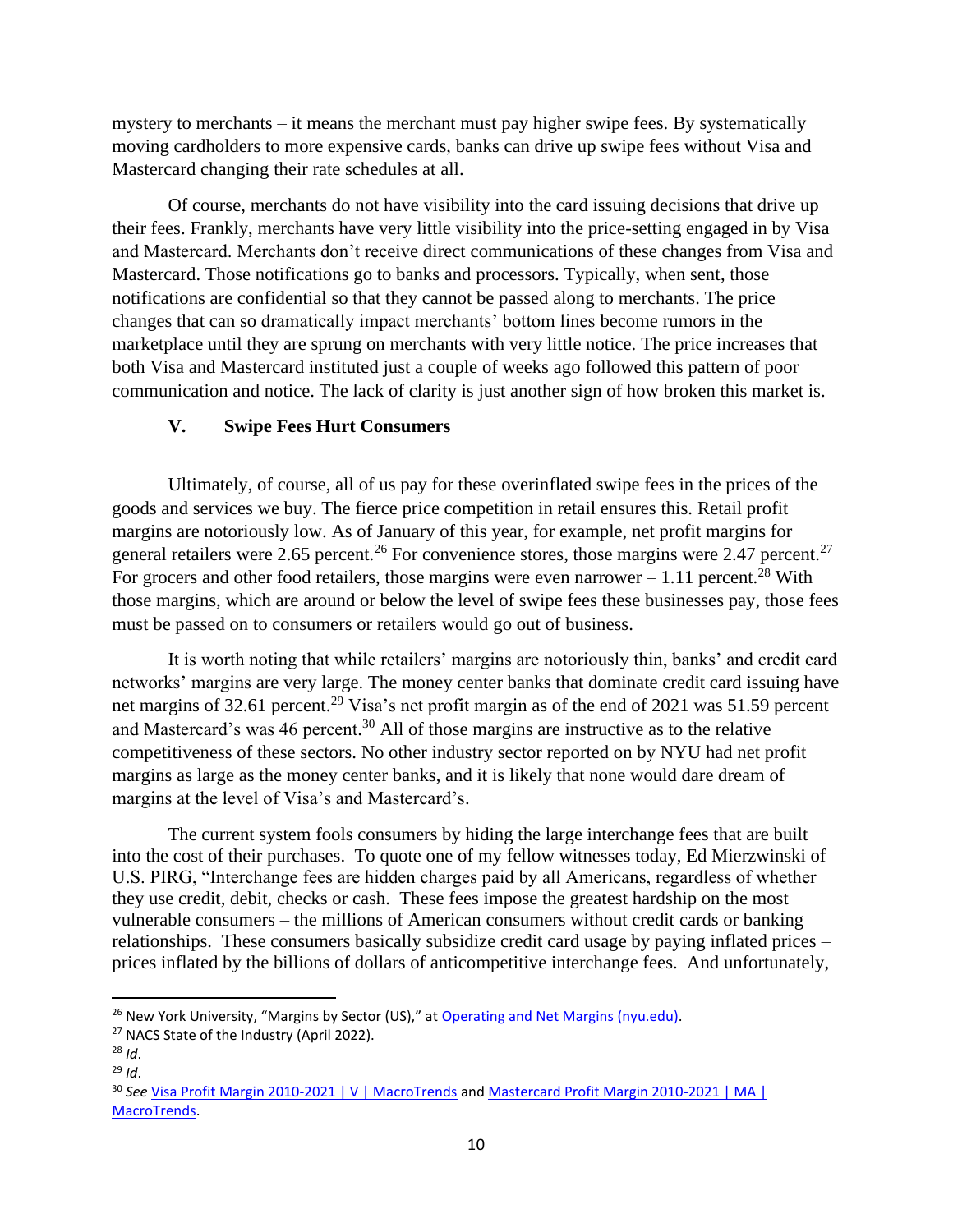those credit card interchange fees continue to accelerate, because there is nothing to restrain Visa and MasterCard from charging consumers and merchants more.<sup> $31$ </sup> In addition, over the years, consumer groups including the Consumer Federation of America, Consumer's Union, and Consumer Action have all submitted Congressional testimony criticizing the current system of swipe fees because it is not fair to consumers.

In addition, the European Commission has found that interchange fees harm consumers. In December 2007, the Commission found MasterCard's multilateral interchange fee illegal and Competition Commissioner Neelie Kroes said that interchange "inflated the cost of card acceptance by retailers without leading to any advantage for consumers or retailers. On the contrary, consumers foot the bill, as they risk paying twice for payment cards. Once through annual fees to their bank. And a second time through inflated retail prices  $\ldots$ <sup>32</sup> Kroes concluded that MasterCard's interchange "acts like a 'tax on consumption' paid not only on card users but also by consumers using cash and cheques."

One of the most troubling aspects of the high swipe fees imposed by the broken credit card market is the way they impact low-income Americans. The fees get baked into the prices of goods and services with very few exceptions in part due to the longtime pricing constraints imposed by Visa and Mastercard. So, those who do not have or cannot qualify for credit cards pay the cost of these fees as well – as do cardholders with basic cards that don't carry rewards. In 2009, the Hispanic Institute published a paper showing how payment card swipe fees and rewards systematically transferred wealth from low income to high income individuals.<sup>33</sup>

A working paper published by Boston Federal Reserve economists came to the same conclusion: that swipe fees combined with rewards programs amount to a regressive system in which low-income Americans subsidize high-income Americans.<sup>34</sup> This disproportionate negative effect on low-income consumers is particularly unfair.

An updated study was just released by the Hispanic Leadership Fund. That study found:<sup>35</sup>

- 1) "Lower income Americans are losing money to higher income individuals.
	- American families earning less than \$75,000 per year send a total of \$3.5 billion to families earning more than \$75,000 per year

[https://www.parlement.com/id/vhqtky3qp9z8/nieuws/toespraak\\_eurocommissaris\\_kroes\\_over](https://www.parlement.com/id/vhqtky3qp9z8/nieuws/toespraak_eurocommissaris_kroes_over). 33 Hispanic Institute, "Trickle-Up Wealth Transfer: Cross-subsidization in the payment card market," by Efraim Berkovich (Nov. 2009) available a[t Trickle-Up Wealth Transfer: \(thehispanicinstitute.net\).](https://www.thehispanicinstitute.net/sites/default/files/2017-08/Trickle-Up_Wealth_Transfer_Paper.pdf)

<sup>34</sup> Marie-Helene Felt, Fumiko Hayashi, Joanna Stavins, and Angelika Welte, "Distributional Effects of Payment Card Pricing and Merchant Cost Pass-through in the United States and Canada," Federal Reserve Bank of Boston (Dec. 2020) at 4, available a[t https://www.bostonfed.org/publications/research-department-working](https://www.bostonfed.org/publications/research-department-working-paper/2020/distributional-effects-payment-card-pricing-merchant-cost-pass-through-united-states-canada.aspx)[paper/2020/distributional-effects-payment-card-pricing-merchant-cost-pass-through-united-states-canada.aspx.](https://www.bostonfed.org/publications/research-department-working-paper/2020/distributional-effects-payment-card-pricing-merchant-cost-pass-through-united-states-canada.aspx)

<sup>&</sup>lt;sup>31</sup> "Testimony of Ed Mierzwinski before the House Judiciary Committee Antitrust Task Force," (May 15, 2008).

<sup>32 &</sup>quot;Commission Prohibits MasterCard's intra-EEA Multilateral Interchange Fees: Introductory remarks at press conference," available at

<sup>&</sup>lt;sup>35</sup> Efraim Berkovich and Zheli He, "Rewarding the Rich: Cross-Subsidies from Interchange Fees," Hispanic Leadership Fund (May 2022) available a[t https://hispanicleadershipfund.org/.](https://hispanicleadershipfund.org/)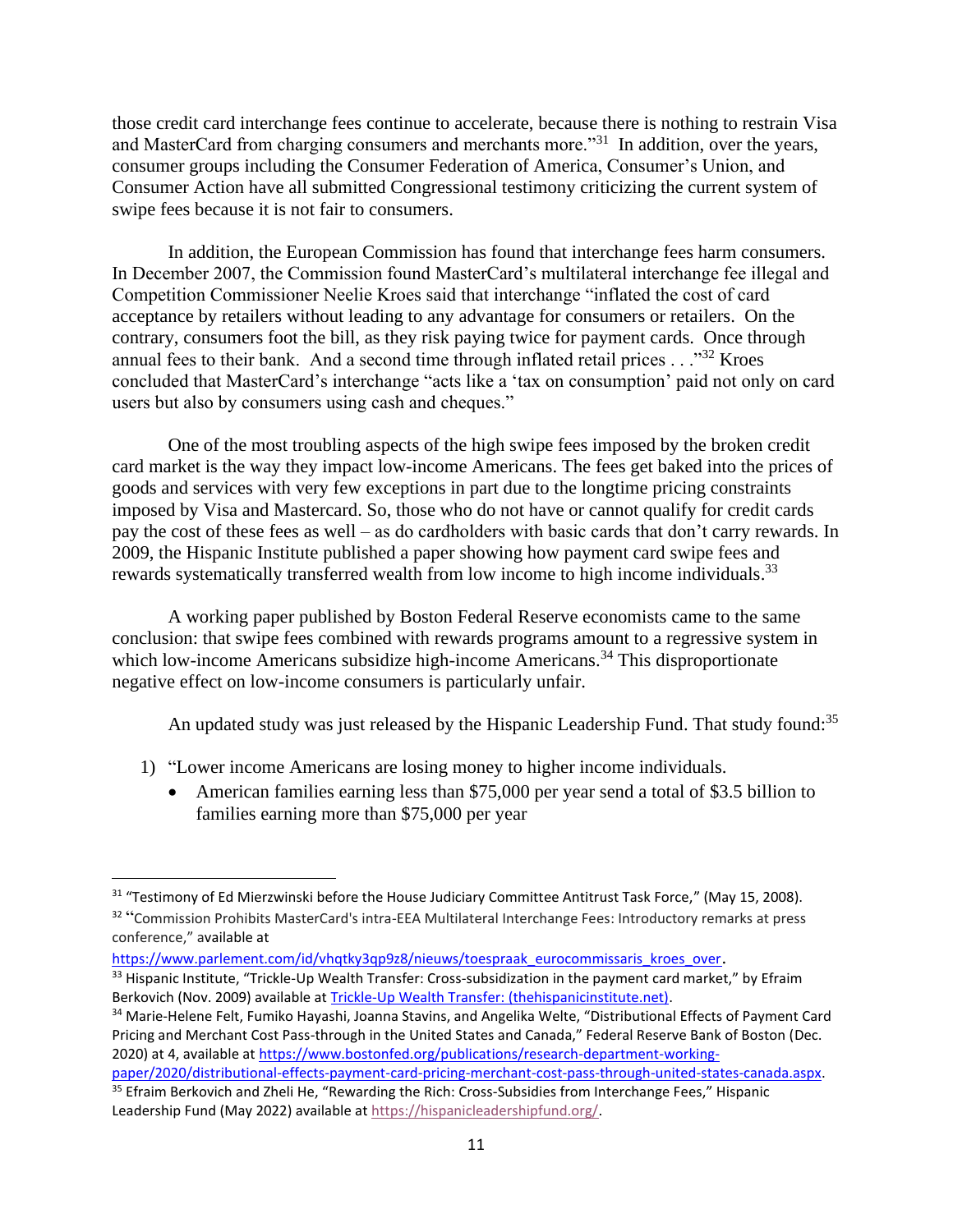- More than \$1.9 billion of that money goes into the pockets of those making more than \$150,000 per year.
- Families making less than \$20,000 per year pay more than \$1.2 billion of the \$3.5 billion that gets transferred to higher income people"
- 2) "Black families are disproportionately harmed by today's credit card schemes.
	- The average American Black family pays nearly \$60 per year to subsidize higher income people's rewards through these fees
	- Black families in the United States lose more than \$1 billion each year from these transfers"
- 3) "The current swipe fee structure drives up shelf prices for all Americans regardless of how you pay.
	- The study found that swipe fees cost some retailers between 17 and 19 percent of annual profit.
	- Annual variation in interchange costs drives profit up and down by about 4.5 percent for smaller stores. This added risk generates economic inefficiency, and the entire economy suffers from this unneeded risk."

Those findings are staggering. Low income Americans should not be forced to pay for their wealthy neighbors' airline tickets, but that is precisely what Visa and Mastercard's anticompetitive practices cause.

Not only have fees increased dramatically and moved money from low-income to highincome Americans, but these fees change the nature of the credit card business in a way that hurts consumers. As Georgetown Law professor Adam Levitin observed in testimony before the House Judiciary Committee, the huge fee revenue the banks earn from credit card transactions taking place has created bad incentives. He testified, "The card industry's business model is the heart of the problem and needs to change. Just as with subprime mortgages, the credit card business model creates a perverse incentive to lend indiscriminately and let people get into so much debt they can't pay it back."<sup>36</sup>

Others have clearly observed this trend as well. For example, Acting Comptroller of the Currency Julie Williams said in March 2005, "Today the focus for lenders is not so much on consumer loans being repaid, but on the loan as a perpetual earning asset . . . it's not repayment of the amount of the debt that is the focus, but rather the income the credit relationship generates through periodic payments on the loan, associated fees, and cross-selling opportunities."<sup>37</sup> These changes mean that banks are less worried than they should be about consumers' welfare. It should be in the interest of banks for consumers to do well and be able to pay back credit card loans. But the huge fee income the banks generate through interchange and other means gives

<sup>&</sup>lt;sup>36</sup> Adam J. Levitin, Testimony before the House Judiciary Subcommittee on Commercial and Administrative Law, "Consumer Debt – Are Credit Cards Bankrupting Americans?" (April 2, 2009).

<sup>&</sup>lt;sup>37</sup> Remarks by Julie L. Williams, Acting Comptroller of the Currency, Before the BAI National Loan Review Conference, New Orleans, LA, (March 21, 2005) available at http://www.occ.treas.gov/ftp/release/2005-34a.pdf.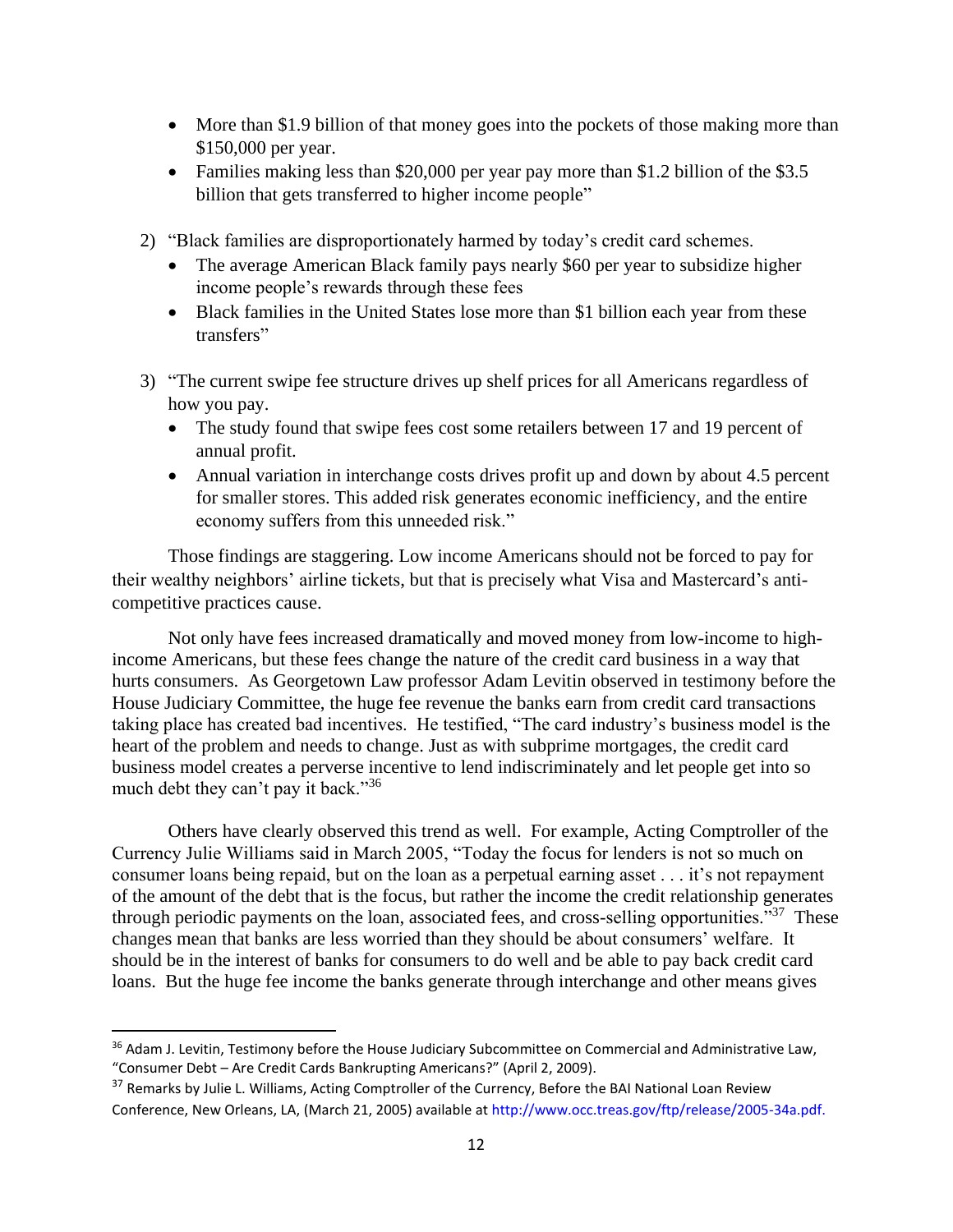them another incentive – milk consumers for all they are worth and don't worry about the money getting paid back.

The bottom line is that abuse of consumers by banks will continue as long as they have the incentive to treat people that way. Interchange fees are the key incentive with which Congress has not yet dealt. The abuses of consumers and using credit cards as predatory lending vehicles will continue until something is done about interchange fees.

The credit card industry strenuously argues that if anything at all happens to reduce swipe fees, then other fees paid by consumers will increase and consumers will be in a worse position than they are today. This is false. In fact, the European Commission's Directorates for Competition and Financial Services jointly conducted a comprehensive study into the European payment card industry in general, and Visa and MasterCard in particular. The Commission found no evidence to support the card systems' arguments that the high fee levels associated with the existing interchange system benefit consumers. In particular, the Commission rejected arguments that lower interchange fees to merchants would result in higher fees to consumers:

"There is no economic evidence for such a claim. Firstly, the inquiry's data suggests that in most cases card issuers would remain profitable with very low levels of interchange fees or even without any interchange fees at all. Secondly, the international card networks have failed to substantiate the argument that lower interchange fee would have to be compensated with higher cardholder fees. The evidence gathered during the inquiry rather suggests that the pass-through of higher interchange fees to lower cardholder fees is small. Consumers already pay the cost of the interchange fee without knowing it. This cost is now hidden in the final retail price and is therefore non-transparent."38

### **VI. Swipe Fees Hurt the U.S. Economy**

Payments should not cause all of these negative outcomes. The purpose of having money is to reduce transaction costs and make buying and selling things more efficient. Our credit card system does the opposite. The comparison to our hundred-year-old system of paper checks is instructive. It was not that long ago that the originals of those checks had to be transported around the country to the proper banking institutions in order to clear payments. That was an expensive way to do things. But, remarkably, the Federal Reserve had prohibited the equivalent of swipe fees (known as exchange fees) from being charged on checks. There were (and are) still costs to processing checks, but the system works efficiently and those who accept and handle checks are able to make decisions about how to conduct business and how best to keep their costs under control.

<sup>38</sup> European Commission, Directorates on Competition and Financial Services, *Competition: Final report on retail banking inquiry – frequently asked questions*, Jan. 31, 2007, *available at* [http://europa.eu/rapid/pressReleasesAction.do?reference=MEMO/07/40&format=HTML&aged=0&language=EN&](http://europa.eu/rapid/pressReleasesAction.do?reference=MEMO/07/40&format=HTML&aged=0&language=EN&guiLanguage=en) [guiLanguage=en.](http://europa.eu/rapid/pressReleasesAction.do?reference=MEMO/07/40&format=HTML&aged=0&language=EN&guiLanguage=en)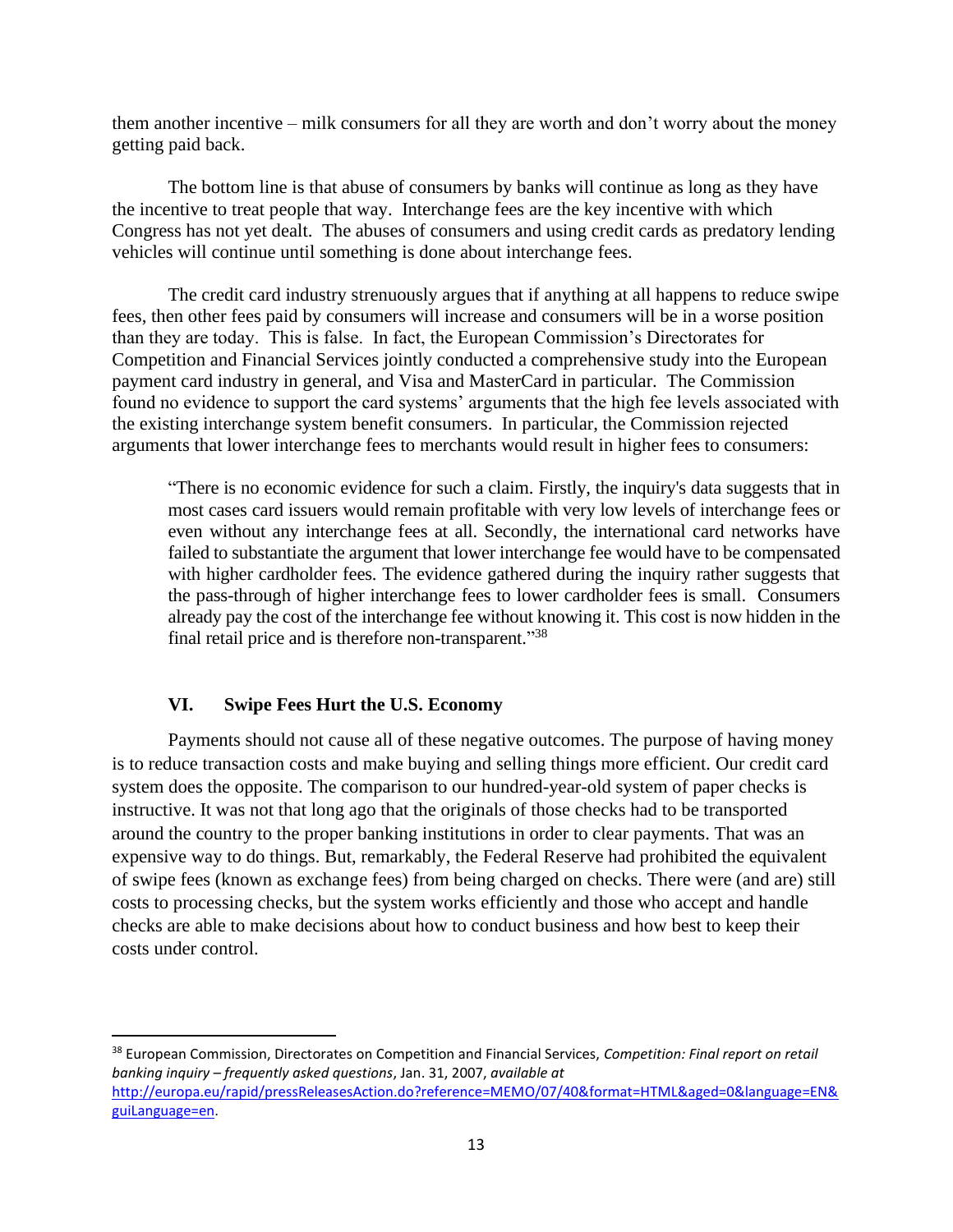Electronic payments should be much more efficient than paper payments. The actual costs of handling electronic payments are indeed lower. But, the prices paid by all of society are much, much higher due to competition problems inflating the associated fees.

The United States is an outlier in the world in this area – and not in a good way. Swipe fee rates are higher in the United States than anywhere in the industrialized world.<sup>39</sup> This harms American retailers and consumers – disadvantaging them compared to the rest of the world. Just to take one example, merchants and consumers in China pay much lower rates than their American counterparts.<sup>40</sup>

These fees are stunting business growth and hurting efforts to hire more workers and expand operations. One study of this impact in 2010 concluded that without the higher prices caused by fees above and beyond costs plus a reasonable rate of return, consumers would have an additional \$26.9 billion to spend and the economy could add  $242,000$  jobs.<sup>41</sup> Of course, the fees have nearly tripled since that report was written. The lost economic growth during that time period is immense.

The overinflated swipe fee rates cause other economic problems as well. The U.S. credit card system has the most fraud in the world.<sup>42</sup> These problems are related. The high fees reduce the economic incentives for the credit card industry to fight fraud – because they make money even with relatively high fraud rates and would have to spend money to make the system safer for all of us. And, not incidentally, much of the fraud on credit cards gets charged back to merchants so the credit card industry does not lose those funds – the merchants do.

Rather than taking straightforward actions that have proven to be effective in fighting fraud, like requiring the entry of personal identification numbers (PINs) or using other means of authenticating the person making the transaction, the card networks have pushed most of the costs of fighting fraud onto merchants. The switch to chip cards in the United States is a primary example. While the vast majority of the world required PINs as part of that switch, Visa and Mastercard not only did not do that, but they threatened retailers that tried to require PINs with fines.<sup>43</sup> Instead of the common-sense measure that had been successful around the world, merchants were forced to spend \$30 billion to upgrade their point-of-sale equipment and software to make the transition to chips without the protection of PIN usage. And, for their trouble, many merchants were still required to pay more to cover fraud.

In fact, a 2019 report found that the card networks use their positions in setting card security standards to entrench their own market share at the expense of focusing on card security

<sup>39</sup> *See* Kansas City Federal Reserve, "Credit and Debit Interchange Rates in Various Countries August 2021 Update," [CreditDebitCardInterchangeFeesVariousCountries\\_August2021Update.pdf \(kansascityfed.org\).](https://www.kansascityfed.org/documents/8288/CreditDebitCardInterchangeFeesVariousCountries_August2021Update.pdf)

<sup>40</sup> *Id*.

<sup>41</sup> Robert J. Shapiro and Jiwon Vellucci, *The Costs of Charging It in America: Assessing the Economic Impact of Interchange Fees for Credit Card and Debit Card Transactions*, Feb. 2010, at 2.

<sup>&</sup>lt;sup>42</sup> "Credit Card Fraud Statistics," Shift Processing (Sept. 2021) available at Credit Card Fraud Statistics [Updated [September 2021\] Shift Processing.](https://shiftprocessing.com/credit-card-fraud-statistics/)

<sup>&</sup>lt;sup>43</sup> Robin Sidel, "Kroger Sues Visa Over PIN Debit Transactions," Wall Street Journal (June 27, 2016) at Kroger Sues [Visa Over PIN Debit Transactions -](https://www.wsj.com/articles/kroger-sues-visa-over-pin-debit-transactions-1467047798#:~:text=Kroger%20said%20Visa%20levied%20fines,accept%20all%20Visa%20debit%20cards.) WSJ.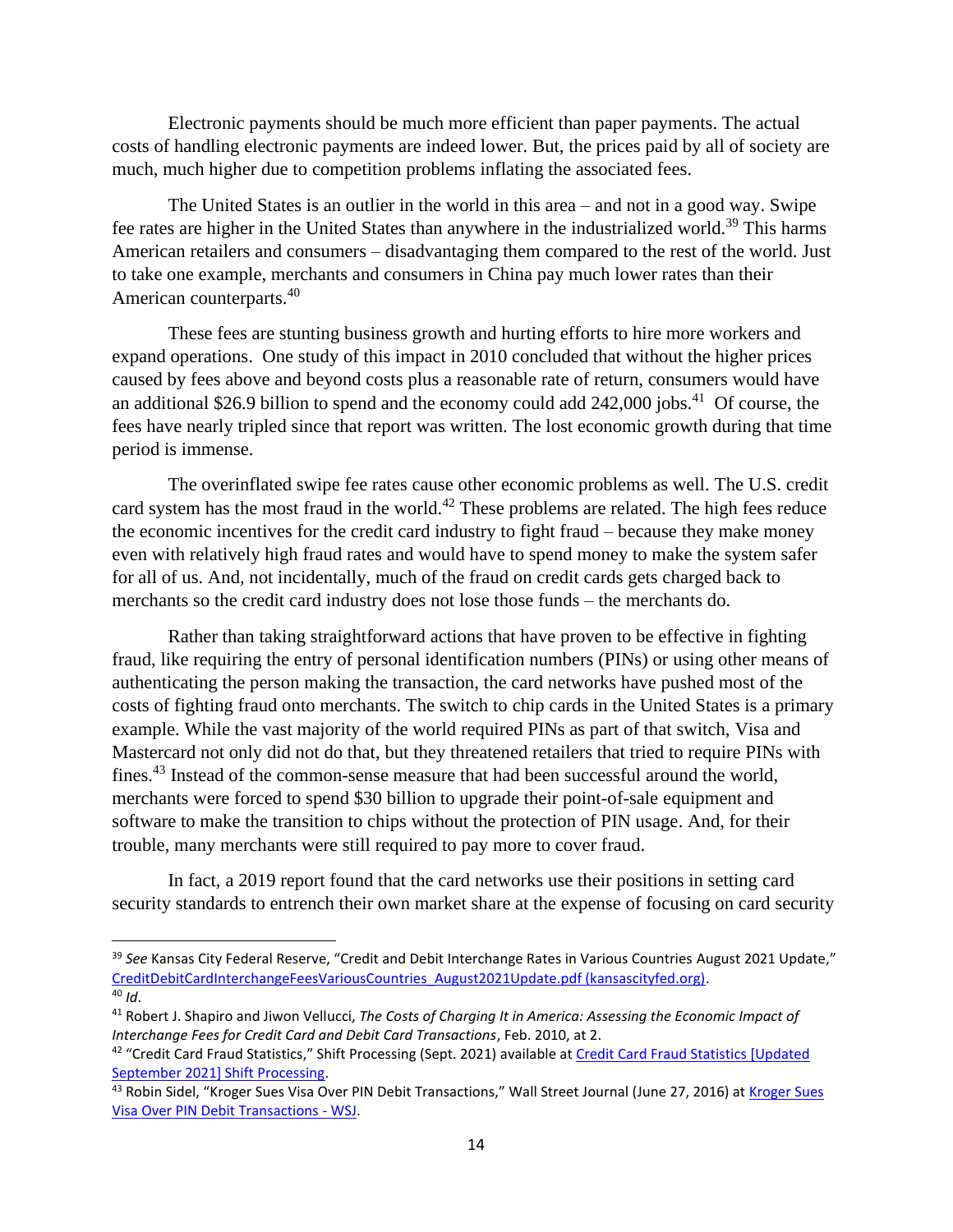and fraud protection. They do this through their control of a standard-setting body called  $EMVC<sub>0</sub><sup>44</sup>$  According to the report, "Our research reveals an insidious pattern in which the card companies use EMVCo as a tool to maximize their share of transaction volumes: when the card companies feel threatened by competitive pressures or economic challenges, they — or EMVCo supporting their strategies — assume responsibility for the definition of a standard, which results in technical specifications that only benefit the card companies, not the U.S. payments industry at large."<sup>45</sup> Security standards should be made to protect against fraud, not to secure market share for already-dominant companies.

The large amounts of fraud on U.S. credit cards add costs to the economy. All of us must pay for that as well as swipe fees. The collective price tag for all of these inefficiencies is far higher than it should be. The United States has the largest economy in the world and should have the most effective and cost-efficient payment system. It doesn't. That should change.

# **VII. Dispelling Myths the Card Industry Uses to Distract From Its Anti-Competitive Behavior**

As noted, anti-competitive behavior on the part of the major card networks causes serious problems for merchants, consumers, and the U.S. economy. Because the card networks cannot justify their actions and do not want to defend them, they typically try to distract any focus on their activities with complaints about the reforms Congress and the Federal Reserve put in place more than a decade ago to deal with anti-competitive activity in the debit card market. These arguments are a distraction, as well as factually wrong, and the Committee should not let the card networks try to distract its attention with those points – particularly when legislative attempts to derail those reforms have repeatedly failed over many years.

Nonetheless, the section below addresses many of the most often repeated myths that the credit card industry raises in order to ensure that you actually have the facts before you on these claims.

# • Consumers and Businesses Have Benefitted from Debit Reform

Debit reform authored by Senator Durbin, which was enacted in 2010 and took effect in 2011, has been helpful in curtailing debit swipe fee rates and providing competition among networks.<sup>46</sup> One report showed that debit reform saved consumers \$5.86 billion in 2012 alone the first year the reforms were in effect.<sup>47</sup> That was nearly 70 percent of the overall savings from

<sup>44</sup> RPCG Group, "Payment Insecurity: How Visa and Mastercard use standard setting to restrict competition and thwart payments innovation," (Dec. 2019) available at [https://securepaymentspartnership.com/paper.pdf.](https://securepaymentspartnership.com/paper.pdf) EMVCo was started by Visa, Mastercard and Europay but the governing body now includes American Express, Discover, Japan's JCB and China's Union Pay.

<sup>45</sup> *Id*. at 8.

<sup>&</sup>lt;sup>46</sup> While reform has been beneficial, the rates paid by merchants remain higher than they should be. Costs have declined over the past decade and the rates are not proportional to costs.

<sup>&</sup>lt;sup>47</sup> Robert Shapiro, "The Costs and Benefits of Half a Loaf: The Economic Effects of Recent Regulation of Debit Card Interchange Fees," (Oct. 2013) available [here.](https://deliverypdf.ssrn.com/delivery.php?ID=809117069101031089086097121086023074000085037059021024124065101030008025090091010110060097037059060026020097007127024114123108025086030014047011025119076007011096090017035095088106124069116026113095120100069114001104127078089003087066119001106065003&EXT=pdf&INDEX=TRUE)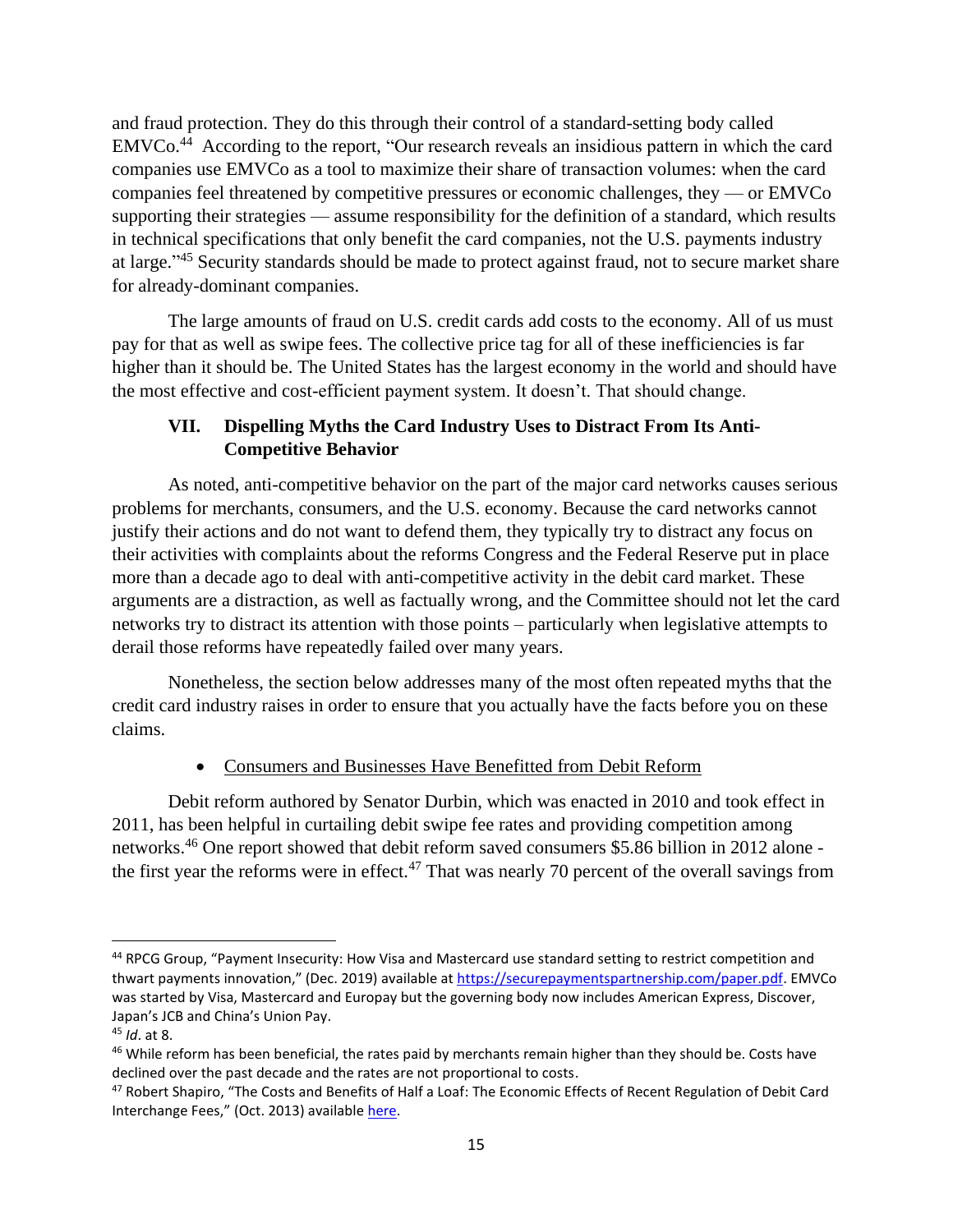debit reform that year with merchants saving an additional \$2.64 billion.<sup>48</sup> Collectively, these savings supported more than  $37,000$  jobs<sup>49</sup> – a significant economic stimulus.

In addition, *Moody's Investor Service* has reported that debit reform savings have shielded consumers from higher prices that would have resulted from increases in other operating costs for businesses such as transportation and fuel costs. The report says, "As merchant acquirers pass on debit fee savings to retailers, we believe retailers will use them to help shield customers from the impact of these other rising costs."<sup>50</sup> The report also noted, "While on the surface it would be easy to presume that retailers would benefit from a reduced debit interchange fee, we do not expect retailers to see a material improvement in their earnings due to the Durbin Amendment."

The Moody's report is supported by analysis of how pricing moved following the implementation of debit reform. The data shows that there was inflation in the U.S. economy in the years after debit reform was implemented. Cost increases, as reflected in the Producer Price Index for retail trade industries, rose 9.4 percent from the time reform went into effect in October 2011 through the end of 2016, while price increases to consumers, reflected in the Consumer Price Index, increased only 4.3 percent.<sup>51</sup> That is a large spread between the higher costs that merchants had to pay for the goods they sold and the prices that they charged consumers. Those numbers demonstrate clearly that merchants shielded their customers from the majority of the cost increases the merchants themselves faced. And, that experience has held true even during the past year with increased inflation. During 2021, the Producer Price Index rose by 9.7 percent while the Consumer Price Index rose by 7 percent.<sup>52</sup>

Retail profit margins show the same pattern. Those margins did not grow following debit reform. In fact, in the grocery industry, pretax profit margins in the two years prior to debit reform were 2.3 percent – and following debit reform those margins fell to 2.1 percent (in 2012) and 1.9 percent (in 2013).<sup>53</sup>

This data reconfirms the intensely competitive nature of U.S. retail. It is very clear that savings from debit reform (and more) have been consistently passed along from merchants to consumers in the form of prices that are significantly lower than what consumers would have been forced to pay in the absence of those reforms.

<sup>48</sup> *Id*. at

<sup>49</sup> *Id*. at

<sup>50</sup> "New Debit Rules Hurt Banks and Reshape the Payment Processor Market," Moody's Investor Service (June 20, 2012) at 10.

<sup>&</sup>lt;sup>51</sup> Producer price index figures from the St. Louis Fed can be found here:

<https://fred.stlouisfed.org/series/PCUARETTRARETTR> and consumer price index figures from the Minneapolis Fed can be found here: [https://www.minneapolisfed.org/community/teaching-aids/cpi-calculator](https://www.minneapolisfed.org/community/teaching-aids/cpi-calculator-information/consumer-price-index-and-inflation-rates-1913)[information/consumer-price-index-and-inflation-rates-1913.](https://www.minneapolisfed.org/community/teaching-aids/cpi-calculator-information/consumer-price-index-and-inflation-rates-1913)

<sup>&</sup>lt;sup>52</sup> The U.S. Bureau of Labor Statistics' release on the producer price index can be found here: Producer Price Index News Release summary - [2021 M12 Results \(bls.gov\)](https://www.bls.gov/news.release/ppi.nr0.htm) and the 2021 increase in the consumer price index can be found here: [CPI Home : U.S. Bureau of Labor Statistics \(bls.gov\).](https://www.bls.gov/cpi/)

<sup>53 &</sup>quot;Grocery Store Chains Net Profit," FMI available at [FMI | Grocery Store Chains Net Profit.](https://www.fmi.org/our-research/supermarket-facts/grocery-store-chains-net-profit)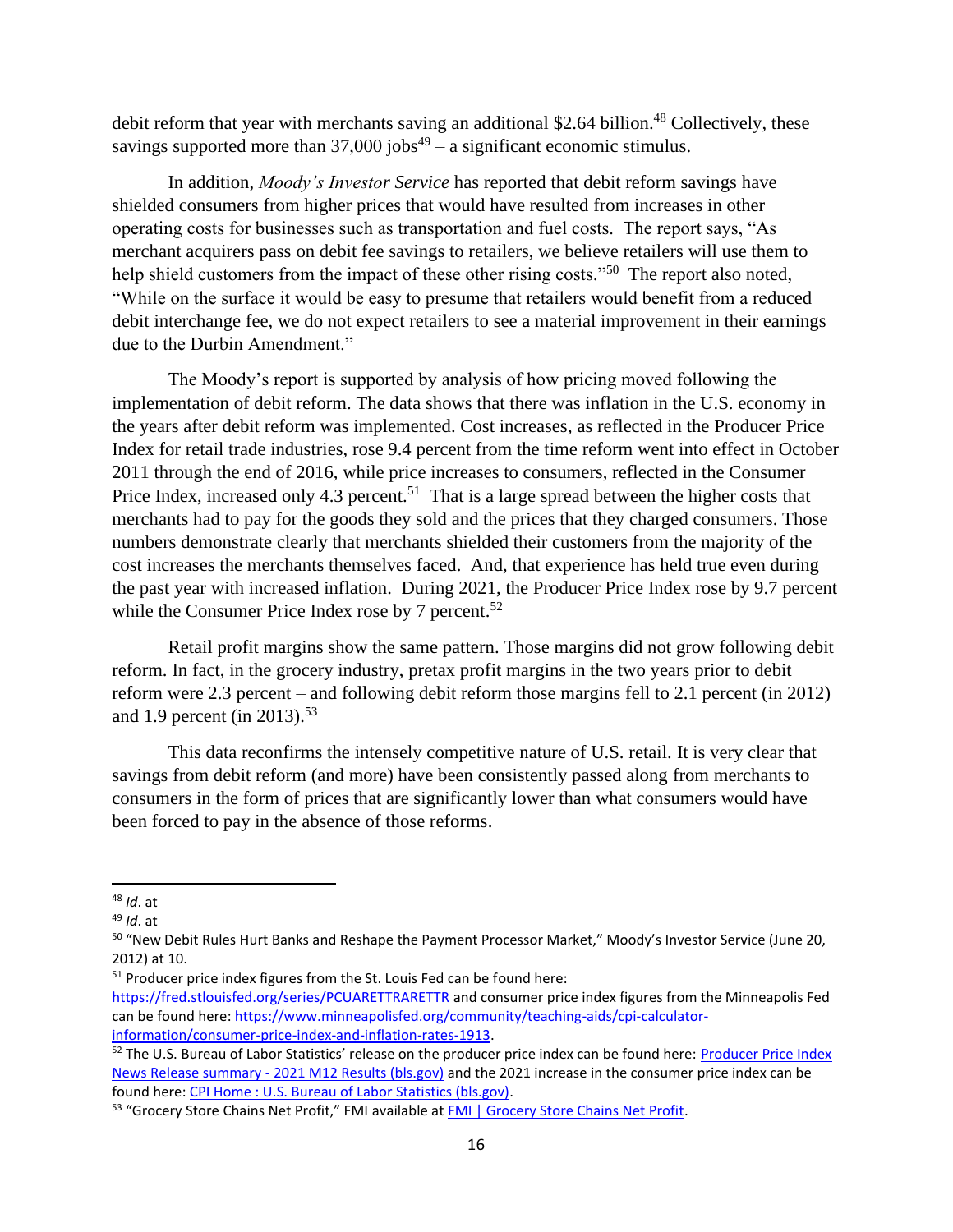Anyone who believes free markets work would need to recognize that cost savings to retail businesses help hold down prices to consumers – unless they believe that there is a market failure in the retail sector of the economy. Of course, there is not. Retail is one of the most competitive sectors of the U.S. economy and has been for decades. Without a market failure, there is no question that reduced costs pass-through into lower prices. By arguing otherwise, it makes it sound as though the credit card industry has lived with centralized price-setting so long that they have forgotten how real competitive markets work.

The credit card industry likes to point to a report released by the Richmond Federal Reserve to try to disprove consumers' clear benefits from debit reform. The problem is that, in talking about that report, they never mention the cautionary notes that the study's authors themselves included in the report – which make clear it should not be used to prove the point for which the credit card industry tried to use it. First, the report made clear they did not look at actual costs and prices - it was just an opinion survey.<sup>54</sup> Second, the survey sample was small and could have been biased by getting responses primarily from those dissatisfied with the way the Fed wrote its regulation. Finally, it is worth noting what may be obvious given today's economic environment. Inflation is always present and matters. The actual data shows that merchants held prices down as their costs increased. That is real consumer savings. But a survey that asks whether prices were reduced would not get that information.

#### • Free Checking Increased Following Debit Reform

The credit card industry like to claim that consumers had fewer options for free checking accounts following debit reform, but their claims are demonstrably wrong. At the outset, it should be noted that the banking industry has admitted that "free" checking is a fallacy, "Customers never had free checking accounts. They always paid for it in other ways, sometimes with penalty fees."<sup>55</sup>

In addition to Bank of America's doubts about free checking ever having existed, it should be noted that the banking industry rapidly got rid of many free checking account offerings in the years *before* debit reform ever took effect. First, the banking industry blamed the financial crisis as the reason why they had to take away free checking and charge consumers higher fees.<sup>56</sup>

<sup>56</sup> *Rising Bank Fees are Setting Records,* USA Today (Oct. 27, 2008), available at [http://www.usatoday.com/money/industries/banking/2008-10-26-atms-fees-checks-banks\\_N.htm](http://www.usatoday.com/money/industries/banking/2008-10-26-atms-fees-checks-banks_N.htm) ("The high fees come at a time when banks are struggling to unload bad mortgage loans."); *Banks Boost Customer Fees to Record Highs,* Wall Street Journal (Nov. 12, 2008), available at <http://online.wsj.com/article/SB122645109077719219.html> ("Banks are responding to the troubled economy by jacking up fees on their checking accounts to record amounts."); *Banks Find Ways to Boost Fees; Checking Accounts Latest Target,* USA Today (May 28, 2009), available at

<sup>&</sup>lt;sup>54</sup> Renee Haltom and Zhu Wang, "Did the Durbin Amendment Reduce Merchant Costs?" (Dec. 2015) at 4, available [here.](https://www.richmondfed.org/publications/research/economic_brief/2015/eb_15-12)

<sup>55</sup> Bank of America spokeswoman, Anne Pace, quoted in "Bank Accounts: Free Checking Fading Fast," The Christian Science Monitor (Oct. 19, 2010), available at [http://www.csmonitor.com/Business/Latest-News-](http://www.csmonitor.com/Business/Latest-News-Wires/2010/1019/Bank-accounts-Free-checking-fading-fast)[Wires/2010/1019/Bank-accounts-Free-checking-fading-fast](http://www.csmonitor.com/Business/Latest-News-Wires/2010/1019/Bank-accounts-Free-checking-fading-fast)

[http://www.usatoday.com/money/industries/banking/2009-05-27-checks-fees-banks\\_N.htm](http://www.usatoday.com/money/industries/banking/2009-05-27-checks-fees-banks_N.htm) ("Banks defend their policies, saying that as unemployment rises, consumers have become riskier, and the higher fees reflect that risk. Banks may also be raising some account fees to compensate for higher borrowing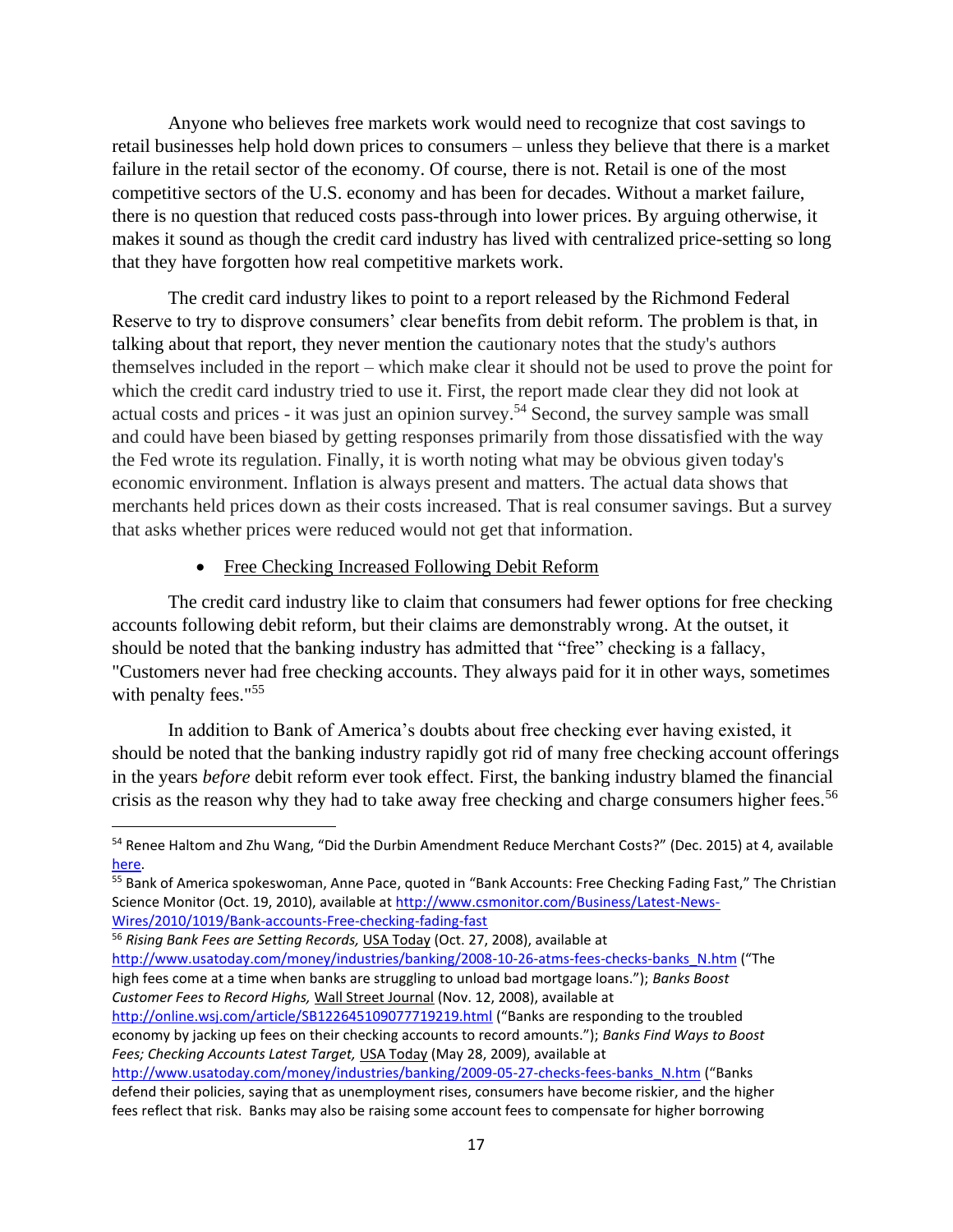Then, the industry pivoted and started blaming overdraft regulations for their decisions to increase checking account fees.<sup>57</sup> In fact, some even had the temerity to suggest that they had to increase checking fees because they couldn't make the same money from risky mortgages anymore.<sup>58</sup>

All of these various excuses for the steep drop in free checking offerings were made long before debit reform came into being. The litany of excuses was summed up well in a 2011 article written when banks were blaming debit reform for their increases in checking fees – remarkably, doing this even before debit reform had ever taken effect – "The pattern is getting old and weary.

<sup>57</sup> *Is Free Checking on its Way Out?* CNNMoney.com (July 2, 2009), available at

<http://moremoney.blogs.money.cnn.com/2009/07/02/is-free-checking-on-its-way-out/> ("Bank customers used to the perks of free checking accounts -- unlimited check writing, online banking, debit card use and ATM access, to name a few -- might have to recalibrate their expectations soon. That's because overdraft fees, which banks use to subsidize the expense of free checking accounts, have been under fire by consumer advocacy groups."); *Banking Expert: Free Checking Accounts aren't Long for this World,* WalletPop.com (Aug. 31, 2009), available at <http://www.walletpop.com/2009/08/31/banking-expert-free-checking-accounts-arent-long-for-this-worl/> (Following the Credit Card Accountability Responsibility and Disclosure Act and overdraft regulations, "banks are already trying to think of new ways to make their profits."); *Banks' Struggle May Mean End of Free Checking,*  msnbc.com (Nov. 10, 2009), available a[t http://www.msnbc.msn.com/id/33840681/ns/business-consumer\\_news/](http://www.msnbc.msn.com/id/33840681/ns/business-consumer_news/) ("The change by Citi comes as Congress considers legislation that would limit banks' ability to levy overdraft fees on checking accounts."); *The End of Free Checking?* MoneyTalksNews.com (Dec. 30, 2009), available at <http://www.moneytalksnews.com/2009/12/30/the-end-of-free-checking/> ("[N]ew Congressional regulations like the CARD Act have limited the amount of money banks can make from credit cards. The Federal Reserve also has plans to address the highly lucrative "overdraft fee industry", estimated to be worth \$38.5 billion in 2009 by industry consultants Moebs Services. In other words, free checking accounts may soon be going the way of the dinosaur."); *The End of Free Checking,* NPR Planet Money (June 17, 2010), available at <http://www.npr.org/blogs/money/2010/06/17/127899418/you-may-have-to-pay-for-that-checking-account> ("It

costs banks a few hundred bucks a year to maintain a customer's checking account. Banks have been able to make that up (and more) largely by charging overdraft fees. But new federal rules mean banks can only charge those fees to customers who sign up for overdraft protection."); *The End of Free Checking,* The Atlantic (June 21, 2010), available a[t http://www.theatlantic.com/business/archive/2010/06/the-end-of-free-checking/58444/](http://www.theatlantic.com/business/archive/2010/06/the-end-of-free-checking/58444/) ("Free checking is on life support. . . . The main reason why, of course, is the imminent prohibition of overdraft fees, which had been a boon for banks."); *End of Free Checking a Financial Squeeze: How Employers Can Help*, The Huffington Post (June 28, 2010), available a[t http://www.huffingtonpost.com/clare-j-morgan/end-of-free](http://www.huffingtonpost.com/clare-j-morgan/end-of-free-checking-a-fi_b_627540.html)[checking-a-fi\\_b\\_627540.html](http://www.huffingtonpost.com/clare-j-morgan/end-of-free-checking-a-fi_b_627540.html) ("The free checking accounts many Americans enjoy will soon be a thing of the past as banks scramble to find new ways to recoup overdraft charges and other fees they're no longer allowed to impose.").

costs and to keep prices in line with other financial institutions, says Scott Talbott of the Financial Services Roundtable, which represents the nation's largest banks."); *Bank Fees Rise as Lenders Try to Offset Losses*, New York Times (July 2, 2009), available at

[http://www.nytimes.com/2009/07/02/business/02fees.html?\\_r=1](http://www.nytimes.com/2009/07/02/business/02fees.html?_r=1) ("Scott E. Talbott, a lobbyist for the Financial Services Roundtable, said that the banks' fees reflect the cost of providing those services and the rise in overdraft charges reflects increased risk. 'There is an increased riskiness around repayment because of the recession, he added.'").

<sup>58</sup> *The End of Free Checking? Not at Credit Unions!* Credit Unions Online (June 17, 2010), available at <http://www.creditunionsonline.com/news/2010/The-End-of-Free-Checking-Not-at-Credit-Unions.html> ("Since banks can no longer charge many credit card fees of the past and high risk (high fee) mortgages are gone, banks are finding themselves short of revenue. . . . Now the banks are coming after your checking account to make up the difference.")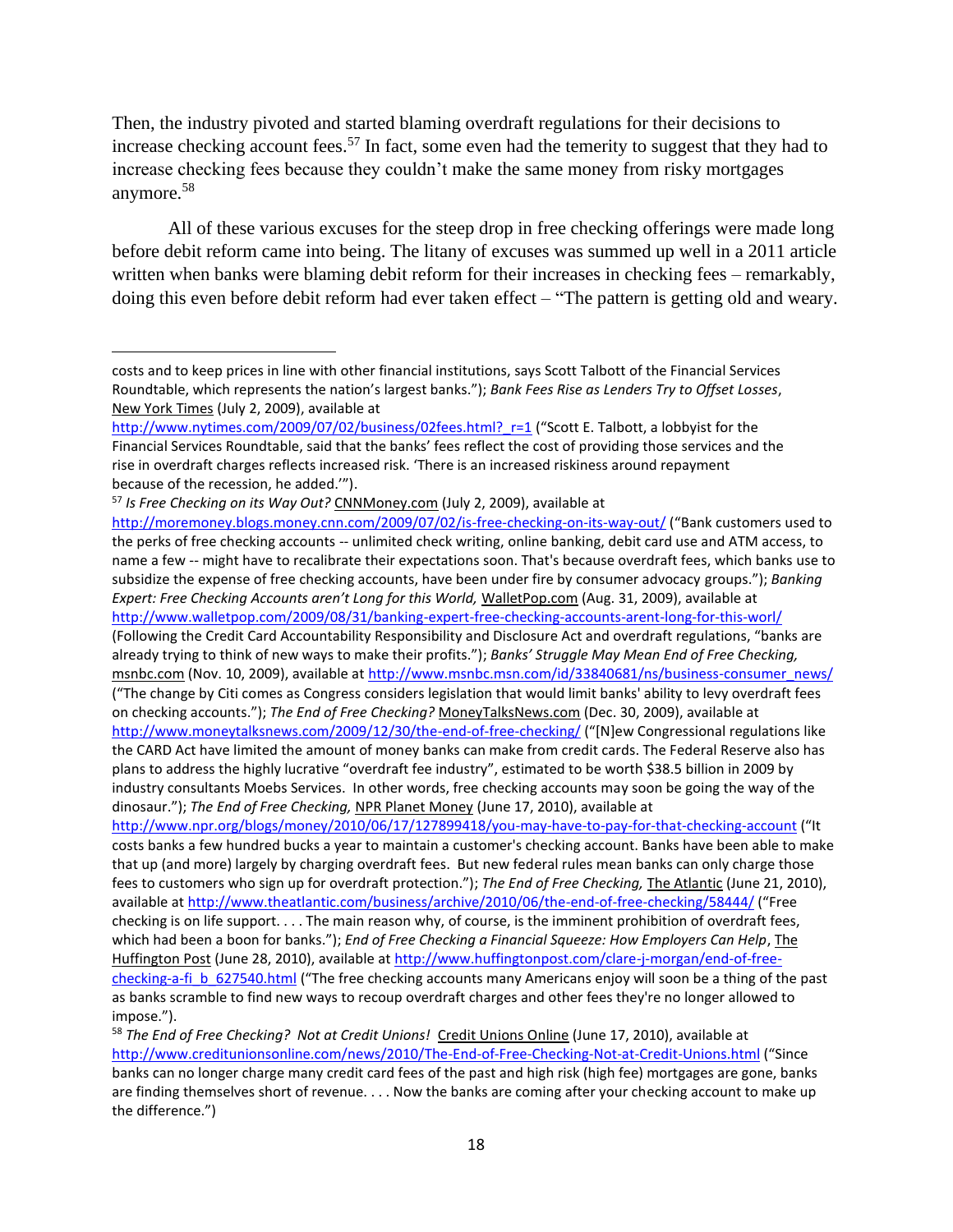Banks will raise checking fees whenever and wherever they think they can get away with it. And they will blame any convenient development for their choices."<sup>59</sup>

This background matters because the credit card industry typically relies on two fatally flawed studies to try to show that reductions in free checking that came before debit reform – reductions they blamed on the financial crisis and limits on overdraft fees – were actually caused by debit reform. These studies take January 2009 as the measuring point for free checking prior to debit reform even though those reforms did not come into effect until October 2011, nearly two full years later. And, they pushed these studies onto the Government Accountability Office which cited them in a recent report without recognizing that the timing of the studies meant that the studies were blaming debit reform for things that happened prior to reform coming into effect. $60$ 

The number of checking accounts without monthly fees fell by 11 percentage points just from 2009 to 2010 – still a year before debit reform.<sup>61</sup> But, by counting the remarkably swift and steep reduction in the number of free checking accounts that occurred during the financial crisis and blaming that on debit reform (which came later), these studies magically find that debit reform reduced free checking. It didn't.

Banking industry data demonstrates that free checking increased from the time debit reform went into effect at least for its first few years in operation. The ABA reported that 61 percent of banks had free checking in 2014 which compares favorably to the 50 percent of banks with free checking that the ABA reported in 2010 and the 39 percent of large banks that Moebs Services reported offered free checking two months prior to debit reform taking effect.<sup>62</sup>

> • Rewards Will Not End (and the Sky Will Not Fall) if Competition Comes to Credit Cards

The credit card industry consistently argues that any reforms to the current credit card market will end credit card rewards. In fact, they have spread advertisements all over the Internet

[customers-pay-nothing-for-monthly-bank-services-104516904.html;](http://www.prnewswire.com/news-releases/aba-survey-shows-majority-of-bank-customers-pay-nothing-for-monthly-bank-services-104516904.html) Ismat Sarah Mangla and Tali Yahalom "Bank Accounts: Get a Fair Shake, not a Shake-Down," CNN Money (Aug. 31, 2011) available at

<sup>&</sup>lt;sup>59</sup> David Balto "The Bankers' New Goat," HuffPost (May 25, 2011) available at

https://www.huffpost.com/entry/the-bankers-new-goat\_b\_834615.

<sup>60</sup> *See* "Banking Services," Government Accountability Office (Feb. 2022) available at [https://www.gao.gov/assets/gao-22-104468.pdf.](https://www.gao.gov/assets/gao-22-104468.pdf) 

<sup>&</sup>lt;sup>61</sup> Region Banks Refrain from Raising Checking Account Fees, Nwi.com (Nov. 9, 2010), available at [http://www.nwitimes.com/business/local/article\\_337b378b-3f74-5a00-9d86-b9e6b3d58799.html](http://www.nwitimes.com/business/local/article_337b378b-3f74-5a00-9d86-b9e6b3d58799.html) ("Bucking a national trend, the region's community banks aren't raising fees or putting the breaks on free, non-minimumbalance checking accounts, yet. A recent Bankrate.com national survey on checking accounts indicates the percentage of checking accounts with no monthly service charges and no minimum balance fell to 65 percent in 2010 from 76 percent in the 2009 study.")

<sup>62</sup> Cadence Bank, "ABA: Most Americans Pay Nothing for Bank Services," available at

[https://cadencebank.com/about/resources/aba-survey---most-americans-pay-nothing-for-bank-services;](https://cadencebank.com/about/resources/aba-survey---most-americans-pay-nothing-for-bank-services) American Bankers Association, "ABA Survey Shows Majority of Bank Customers Pay Nothing for Monthly Bank Services," available at [http://www.prnewswire.com/news-releases/aba-survey-shows-majority-of-bank-](http://www.prnewswire.com/news-releases/aba-survey-shows-majority-of-bank-customers-pay-nothing-for-monthly-bank-services-104516904.html)

[https://money.cnn.com/2011/08/31/pf/bank\\_accounts.moneymag/index.htm](https://money.cnn.com/2011/08/31/pf/bank_accounts.moneymag/index.htm) ("This was backed by data from Moebs Services, which found that 39% of big banks offered free checking in 2011, down from 64% in 2010").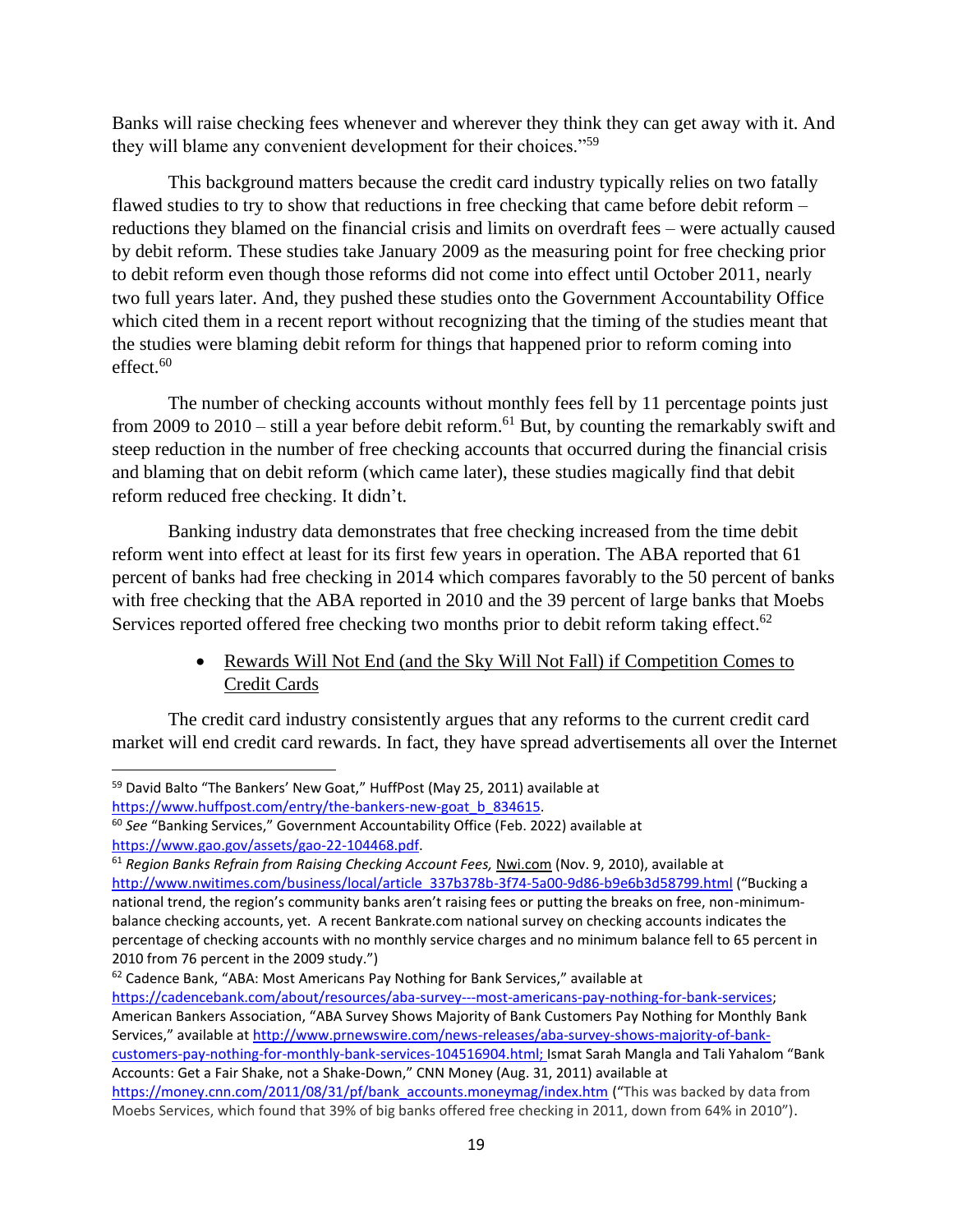depicting Senator Durbin as a cartoonish figure and alleging that he wants to end credit card rewards. That is remarkable given that neither Senator Durbin nor any other Senator has to date proposed legislation to reform the competition problems with credit cards. You might think that the credit card industry would want to review any such proposal and analyze its effects before giving a reasoned evaluation of its impact – but you would be wrong. The industry clearly prefers insult to reasoned debate. And, of course, the credit card industry wants to warn other Senators that they could be the subject of its ridicule if they have the temerity to support potential reforms.

The credit card industry resorts to these tactics because the facts are not on its side. The nation with the longest track record of credit card fee reforms is Australia. After more than a decade under reforms there, the Reserve Bank of Australia has found, "The existence of significant credit card rewards programs suggests that credit card interchange fees are currently materially higher than is necessary for banks to provide payment cards with credit functionality. The Bank's 2013 Payments Cost Study shows that – for the average-size transaction for each payment method – the existence of the interest-free period and rewards means that the effective price paid by a cardholder to use a credit card is lower than that for a debit card, even though the resource costs are substantially higher."<sup>63</sup>

When Australia acted, MasterCard said it would mean the end of the credit card system in that nation – arguing that there would be a "death spiral."<sup>64</sup> They were wrong. More consumers use more cards for less than ever before in Australia. In fact, rather than Visa and MasterCard competing to raise interchange fees so that banks will issue more of their cards, they have had to give consumers what they really wanted – lower interest rates on their cards. This interest rate competition has benefitted consumers immensely. The only ones who don't like it are Visa and MasterCard (and their member banks) because they don't make as much on interchange fees and must now compete more thoroughly on the value they deliver to consumers. The Reserve Bank of Australia reviewed the interchange reforms instituted there and concluded, "Overall, consumers are benefiting from this greater competition and lower merchant costs . . . one group of consumers clearly better off are those who regularly borrow on their credit cards. They are now able to obtain a card with an interest rate of 10 to 13 per cent, rather than the 16 to 18 per cent payable on traditional cards. For many consumers the resulting savings can run into hundreds of dollars per year . . . Consumers who do not use credit cards at all are also benefiting from the reforms as they are paying lower prices for goods and services than would otherwise have been the case. For many years, these consumers have helped subsidise the generous reward points of the credit card issuers through paying higher prices for goods and services. The reforms have helped unwind some of this subsidy."<sup>65</sup>

<sup>&</sup>lt;sup>63</sup> Reserve Bank of Australia, "Review of Card Payments Regulation," at sec. 3, available at [https://www.rba.gov.au/payments-and-infrastructure/review-of-card-payments-regulation/conclusions-paper](https://www.rba.gov.au/payments-and-infrastructure/review-of-card-payments-regulation/conclusions-paper-may2016/interchange-fees-and-transparency-of-card-payments.html)[may2016/interchange-fees-and-transparency-of-card-payments.html.](https://www.rba.gov.au/payments-and-infrastructure/review-of-card-payments-regulation/conclusions-paper-may2016/interchange-fees-and-transparency-of-card-payments.html) 

<sup>64</sup> *See* Alan S. Frankel, "Toward a Competitive Card Payments Marketplace," at 40, available at [https://www.rba.gov.au/payments-and-infrastructure/resources/publications/payments-au/paymts-sys-rev](https://www.rba.gov.au/payments-and-infrastructure/resources/publications/payments-au/paymts-sys-rev-conf/2007/5-compet-card-payment.pdf)[conf/2007/5-compet-card-payment.pdf.](https://www.rba.gov.au/payments-and-infrastructure/resources/publications/payments-au/paymts-sys-rev-conf/2007/5-compet-card-payment.pdf)

<sup>65</sup> Payments System Board Annual Report, *Reserve Bank of Australia*, 2005 at 14.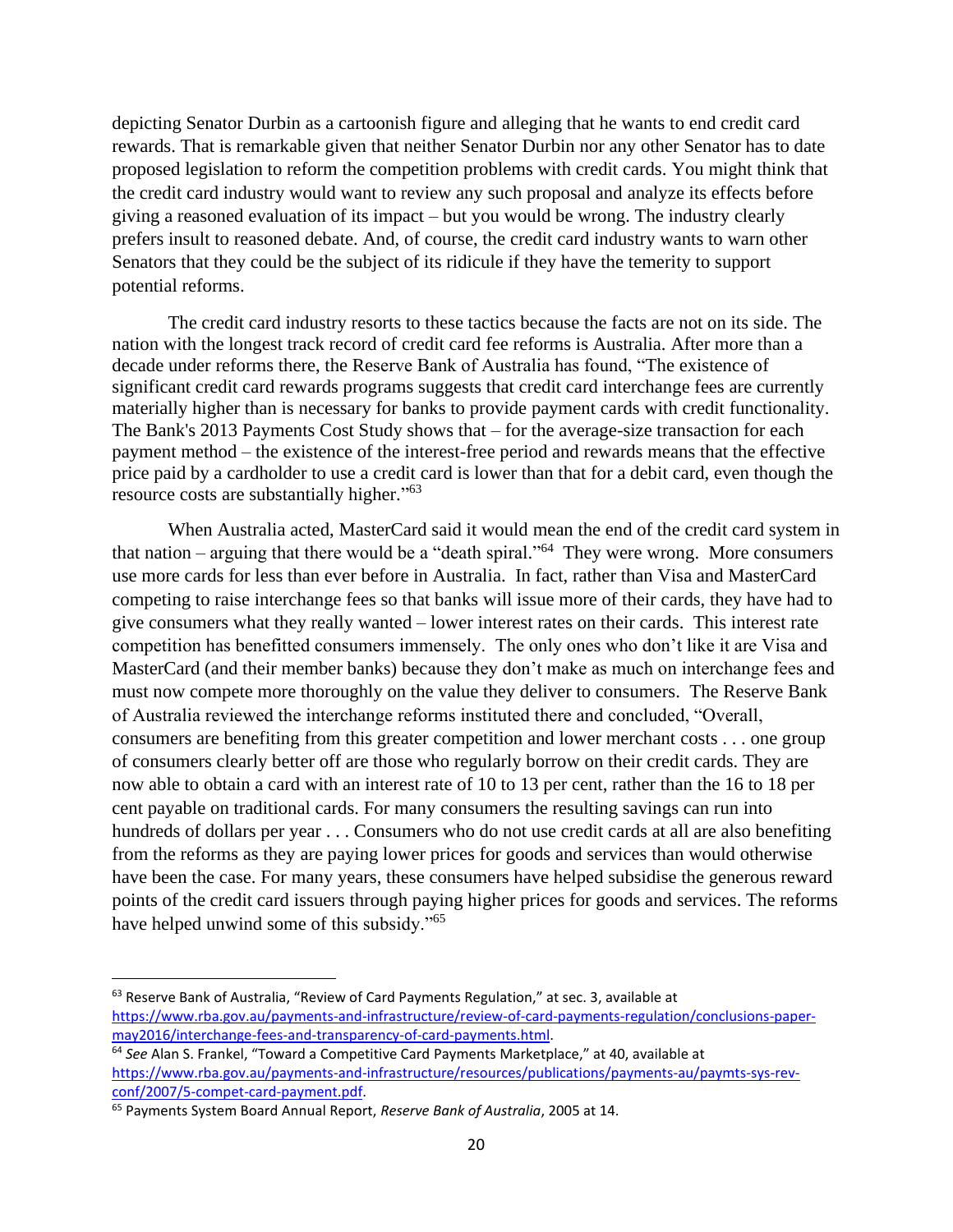Lower fees, competition, and other reforms in other countries have not stopped Visa and Mastercard from aggressively marketing their networks to banks around the world. It is clear that there is plenty of revenue in nations with far lower fees for the credit card business to be very profitable.

# • Visa and Mastercard Do Not Provide a Meaningful Break on Swipe Fees at Gas Pumps

Swipe fees have jumped by enormous amounts on motor fuel purchases during the past year. As noted, the convenience industry saw its fees rise by 26.5 percent in 2021 and are seeing more rapid increases this year. These large increases add a significant economic pressure to increase gas prices at the worst possible time. The card industry has tried to defend themselves from criticism for these rapidly rising fees by saying that they have capped swipe fees at \$1.10 per fill-up. But they know that cap is largely ineffectual. The average amount of gas put in a car during a fill-up is 11.7 gallons.<sup>66</sup> So, using the average credit card interchange rate of  $2.22$ percent, a cap of \$1.10 does not impact what the merchant pays for that fill up until gas costs about \$4.25 per gallon. Other than in California, even recent gas prices have only rarely reached that number.

Swipe fees are often near 10 cents per gallon on a fill-up today. That is simply too much for local retailers or their customers to bear.

## • Visa and Mastercard Do Not Need to Set Prices for Large Banks

One of the few ways that the credit card industry has tried to justify the centralized setting of prices by the networks for the banks that issue cards is by citing the large number of banks on each side of a credit card transaction. With thousands of banks issuing cards and thousands of banks and processors handling the merchant side of processing, they argue that it is too complicated and difficult for the prices of all those combinations to be negotiated in a free market.

But, the research has found that the card industry's protestations don't fit the facts. Nicholas Economides of New York University has studied this and found that credit card issuing and, on the other side, acquiring/processing of credit card transactions is very concentrated among small numbers of banks and processors with large market shares. As a result, in 2009, he found that a mere 90 negotiated agreements would cover a full 72 percent of all Visa and Mastercard transaction volume.<sup>67</sup> That, of course, is very doable – and there has been significant additional concentration in both markets since then.<sup>68</sup> There is no reason why the largest banks

<sup>66</sup> [https://www.statista.com/statistics/1143194/average-fuel-transaction-volume-us-gas](https://www.statista.com/statistics/1143194/average-fuel-transaction-volume-us-gas-stations/#:~:text=Average%20quantity%20of%20fuel%20purchased%20per%20transaction%20in%20the%20U.S.%202019%2D2020&text=Americans%20bought%2011.7%20gallons%20of,the%20gas%20pump%20in%202020.)[stations/#:~:text=Average%20quantity%20of%20fuel%20purchased%20per%20transaction%20in%20the%20U.S.%](https://www.statista.com/statistics/1143194/average-fuel-transaction-volume-us-gas-stations/#:~:text=Average%20quantity%20of%20fuel%20purchased%20per%20transaction%20in%20the%20U.S.%202019%2D2020&text=Americans%20bought%2011.7%20gallons%20of,the%20gas%20pump%20in%202020.) [202019%2D2020&text=Americans%20bought%2011.7%20gallons%20of,the%20gas%20pump%20in%202020.](https://www.statista.com/statistics/1143194/average-fuel-transaction-volume-us-gas-stations/#:~:text=Average%20quantity%20of%20fuel%20purchased%20per%20transaction%20in%20the%20U.S.%202019%2D2020&text=Americans%20bought%2011.7%20gallons%20of,the%20gas%20pump%20in%202020.)

<sup>67</sup> Nicholas Economides, "Competition Policy Issues in the Consumer Payments Industry," at 122 In R. Litan & M. Baily, Moving Money: The Future of Consumer Payment, Brookings Institution (2009) available a[t 06-0277-1 CH 06](http://neconomides.stern.nyu.edu/networks/Economides_Competition_Policy_Payments_Industry.pdf)  [\(nyu.edu\).](http://neconomides.stern.nyu.edu/networks/Economides_Competition_Policy_Payments_Industry.pdf)

<sup>&</sup>lt;sup>68</sup> The top 5 Visa/Mastercard issuing banks accounted for more than 70% of purchase volume in 2021, and the top 10 banks comprised more than 80%. *See* Nilson Report, Issue No. 1214 at 8-9 (Feb. 2022).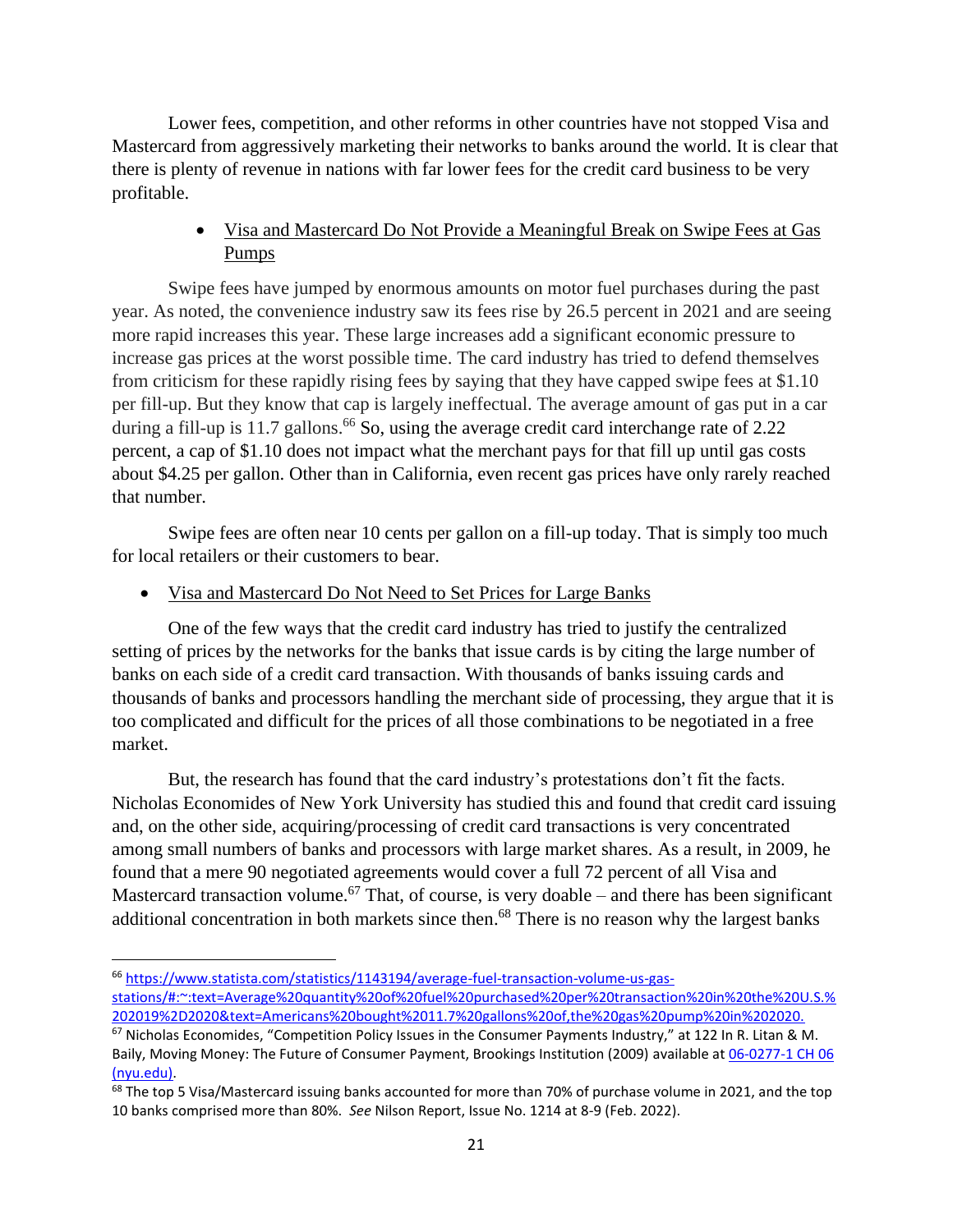couldn't do business like other companies operating throughout the economy and negotiate their own pricing.

• The Combination of Thousands of Banks Under the Visa and Mastercard Umbrellas Means that Merchants Can't Just Stop Taking Credit Cards

Economists have found that due to the market power of Visa and MasterCard, merchants have no real choice but to accept credit cards. While the credit card industry likes to say merchants have a choice, this argument would be like AT&T claiming in the 1980s that no one should worry about its monopoly because people could choose not to have a telephone. Accepting cards is essential for most businesses – as the U.S. Department of Justice has concluded. 69

In fact, the Kansas City Federal Reserve studied this and concluded, "Only monopoly merchants who are facing an inelastic consumer demand may deny cards when the fee exceeds its transactional benefit. . . Merchant competition allows the network to set higher merchant fees. The network can always set higher merchant fees in more competitive markets. Moreover, in competitive markets the merchant fees in the long run may exceed the sum of the merchant's initial margin and the merchant's transactional benefit. . . . As long as the merchant fee does not exceed the level that gives merchants negative profits, merchants may have no choice but to continue accepting cards."<sup>70</sup> The courts also agree that Visa and MasterCard both have market power which means they have the ability to raise their prices above what would be sustained in a competitive market.<sup>71</sup>

### • Debit Reform Has Helped Small Banks and Credit Unions Compete

Currently, the way that credit card swipe fees are fixed disadvantages small banks and credit unions. Those institutions typically have higher costs than do large institutions (which, unlike small banks, often pay nothing to the credit card networks). Credit union representative John Blum, for example, testified on behalf of the National Association of Federal Credit Unions in 2010 and told the House Judiciary Committee: "Credit unions have a higher per-transaction cost for processing card payments."<sup>72</sup> Community banks have similar disadvantages because of their relatively small size resulting, in many instances, in the need to outsource card operations.<sup>73</sup> By fixing fees for all banks at the same level, however, large banks have for years been guaranteed higher profit margins than their smaller competitors. Those large banks have used their advantage to aggressively market themselves to consumers. That is one of the reasons why the credit card market is more concentrated than the debit card market. Many consumers who

<sup>69</sup> *See* Complaint, U.S. v. Visa, Inc. and Plaid, Inc. (Nov. 5, 2020) at ¶3.

<sup>70</sup> Fumiko Hayashi, "A Puzzle of Card Payment Pricing: Why Are Merchants Still Accepting Card Payments?" Federal Reserve Bank of Kansas City (2004) available a[t https://ideas.repec.org/p/fip/fedkpw/psrwp04-02.html.](https://ideas.repec.org/p/fip/fedkpw/psrwp04-02.html)

<sup>71</sup> *U.S. v. Visa U.S.A., Inc.*, 344 F. 3d 229 (2d Cir. 2003).

 $72$  John Blum, Hearing before the Task Force on Competition Policy and Antitrust Laws, House Judiciary Committee, May 15, 2008, House Report No. 110-179, at 80.

 $^{73}$  Dave Carpenter, Hearing before the House Judiciary Committee on the Credit Card Fair Fee Act of 2009, Apr. 28, 2010.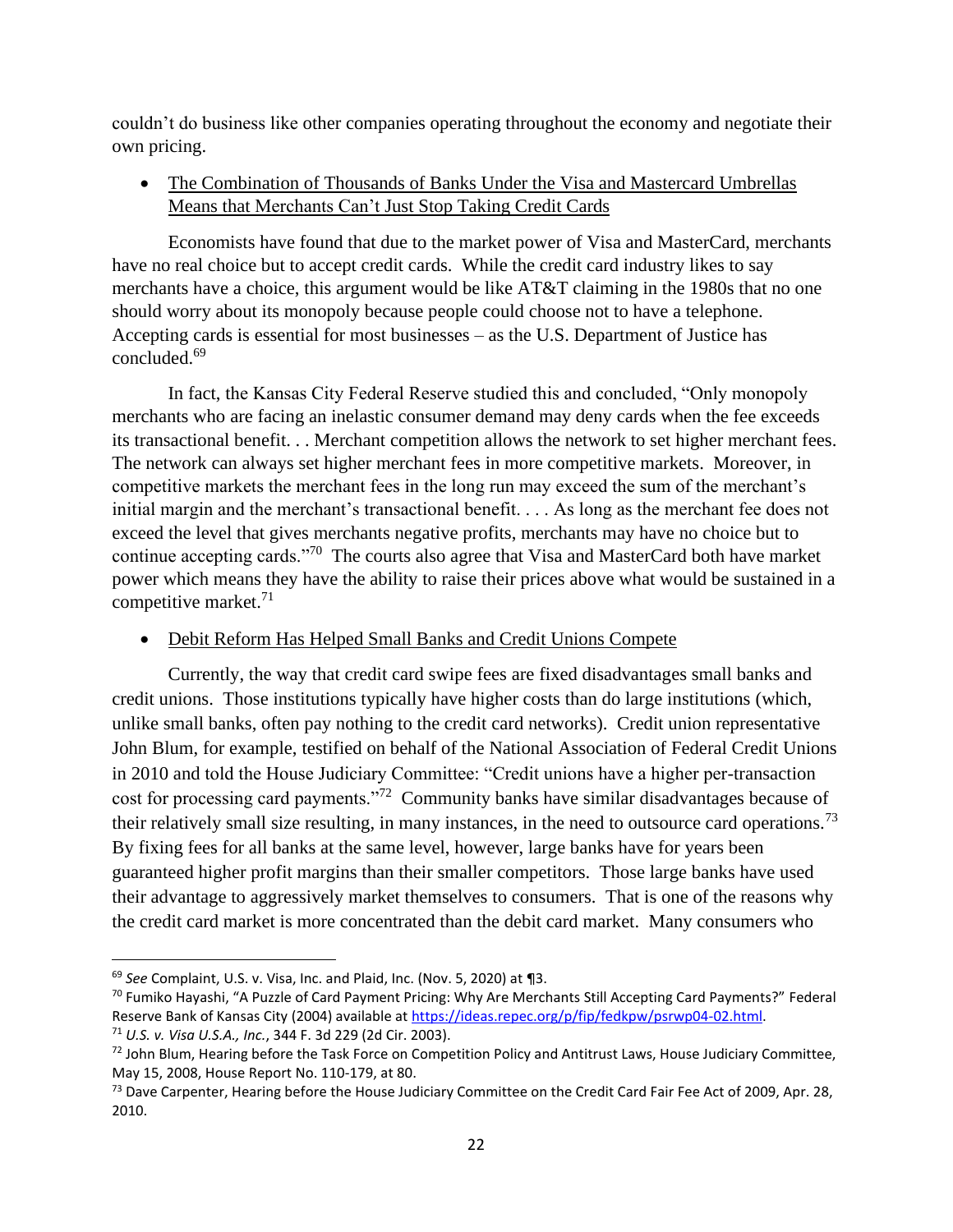have accounts and debit cards at small banks and credit unions receive credit card and other offers from large banks. The large banks take the small banks' customers in this way on a regular basis – paid for by their excess interchange earnings. The result is that large banks have a bigger share of both the credit and debit card markets than their share of deposits.<sup>74</sup>

Debit reforms have helped to level the playing field. The Philadelphia Federal Reserve published a study on the impact of debit reform on small financial institutions in February 2016. The study found that after reform, "the volume of transactions conducted with cards issued by exempt banks *grew faster* than it did for large banks."<sup>75</sup> The study concluded that "the evidence" does not support the claim that competitive forces have effectively imposed the interchange fee ceiling on small banks."<sup>76</sup>

The Credit Union Times has reported that debit reform created "a powerful way for credit unions to accumulate market share" and "what some say is a huge opportunity for credit unions."<sup>77</sup> According to Texas Trust President and CEO Jim Minge, debit reforms created "...a huge opportunity for credit unions like the Mansfield, Texas Trust Credit Union and everybody else below the \$10 billion threshold…" Debit swipe fee reform "applies only to financial institutions with more than \$10 billion in assets, which has created a huge opportunity for credit unions – especially those that want to attract millennials."<sup>78</sup>

Centralized price-setting of credit card swipe fees harms smaller financial institutions. More competition in the market would help give them additional levers to try to compete with the largest banks including by allowing them to negotiate among the different networks.<sup>79</sup>

• Debit Reform and Network Competition Enhanced Fraud Protection

[http://www.cutimes.com/2016/01/20/credit-unions-pile-into-debit-rewards?page=1&slreturn=1453333652.](http://www.cutimes.com/2016/01/20/credit-unions-pile-into-debit-rewards?page=1&slreturn=1453333652) <sup>78</sup> "6 Winning Credit Union Payments Strategies" (Apr. 15, 2016) available at

[http://www.cutimes.com/2016/04/15/6-winning-credit-union-payments-](http://www.cutimes.com/2016/04/15/6-winning-credit-union-payments-strategies?slreturn=1487974414&page=2)

[strategies?slreturn=1487974414&page=2.](http://www.cutimes.com/2016/04/15/6-winning-credit-union-payments-strategies?slreturn=1487974414&page=2)

<sup>74</sup> *See* Adam J. Levitin, *Interchange Regulation: Implications for Credit Unions*, 2010, at 39 (noting that 10 banks alone account for almost 90 percent of the credit card market and 51 percent of the debit card market, even though those 10 banks hold only 36 percent of insured deposits), *available at* [http://www.federalreserve.gov/newsevents/files/levitin\\_filene\\_paper.pdf.](http://www.federalreserve.gov/newsevents/files/levitin_filene_paper.pdf)

<sup>75</sup> James Disalvo and Ryan Johnston, "How Dodd-Frank Affects Small Bank Costs," Economic Insights: Federal Reserve Bank of Philadelphia (Feb. 2016) available at [https://www.philadelphiafed.org/-](https://www.philadelphiafed.org/-/media/frbp/assets/economy/articles/economic-insights/2016/q1/eiq116.pdf) [/media/frbp/assets/economy/articles/economic-insights/2016/q1/eiq116.pdf.](https://www.philadelphiafed.org/-/media/frbp/assets/economy/articles/economic-insights/2016/q1/eiq116.pdf)

<sup>76</sup> *Id*.

<sup>&</sup>lt;sup>77</sup> "Credit Unions Revive Debit Rewards" (Jan. 22, 2016) available at [http://www.cutimes.com/2016/01/22/credit](http://www.cutimes.com/2016/01/22/credit-unions-revive-debit-rewards)[unions-revive-debit-rewards;](http://www.cutimes.com/2016/01/22/credit-unions-revive-debit-rewards) "Credit Unions Pile Into Debit Rewards" (Jan. 20, 2016) available at

<sup>79</sup> The two largest networks favor larger financial institutions in the terms of their deals. *See* "2019 Interchange Fee Revenue, Covered Issuer Costs, and Covered Issuer and Merchant Fraud Losses Related to Debit Card Transactions," Board of Governors of the Federal Reserve System (May 2021) at 15, available at [https://www.federalreserve.gov/paymentsystems/files/debitfees\\_costs\\_2019.pdf.](https://www.federalreserve.gov/paymentsystems/files/debitfees_costs_2019.pdf)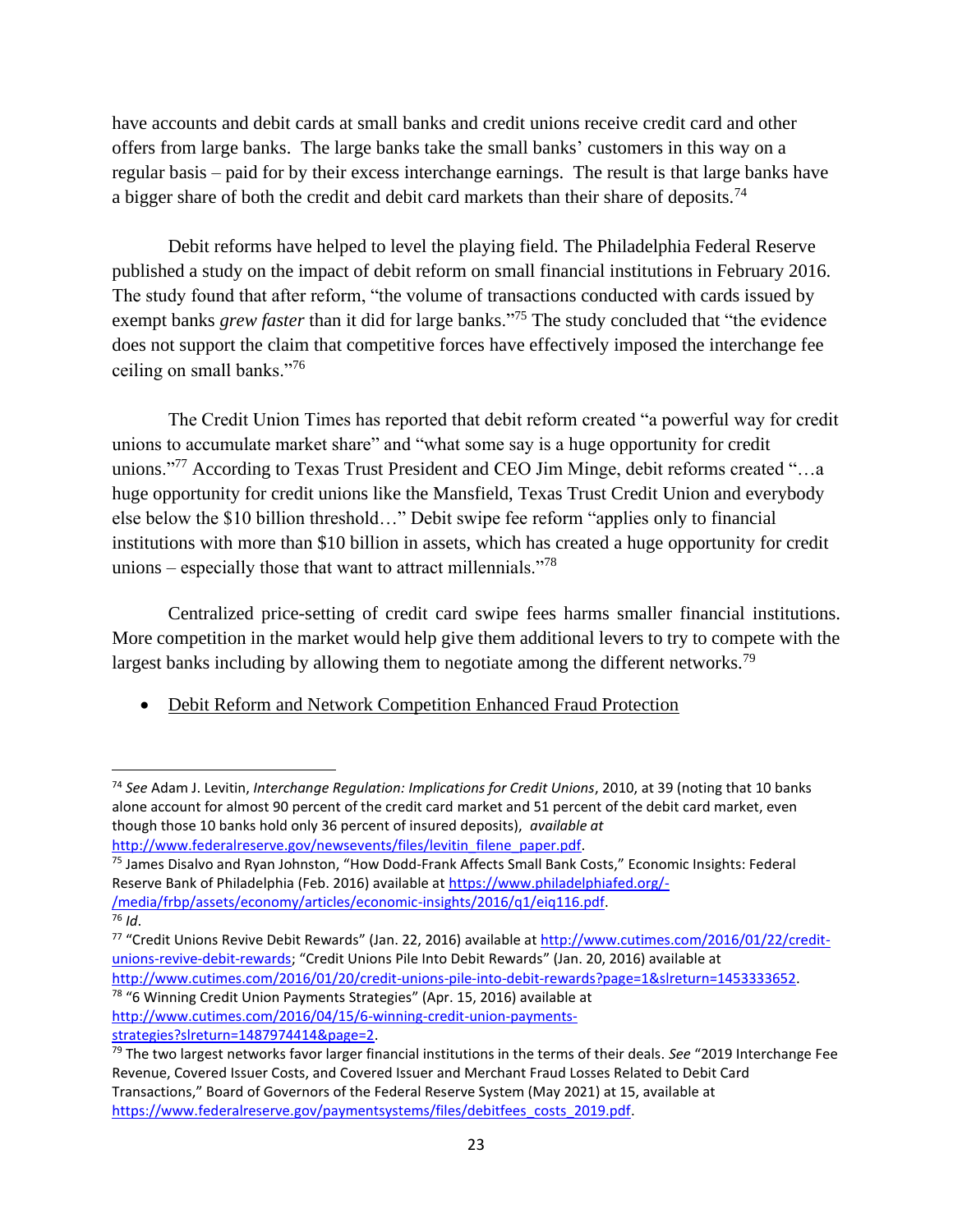Competition pushes businesses to provide lower prices and better service. That has been the impact that debit reform brought to payments a decade ago. By prohibiting exclusivity arrangements so that more than one network had to be available to handle debit card transactions, the market changed so that networks needed to find a way to improve their offerings. One way they did that was with enhanced protections against fraud. As soon as the debit reforms came into effect, the networks started introducing full end-to-end encryption of data. $80$  They also accelerated the transition to chip cards in the United States.<sup>81</sup>

The credit card industry sometimes argues that high swipe fees are needed to cover fraud costs, but this is not the case – as is clear from the fact that fraud is much lower in nations with much lower swipe fee rates. Economists with the Federal Reserve Bank of Kansas City have found that fraud costs are not a justification for over-inflated interchange fees. They wrote, "Card organizations have often argued that the reason why they impose proportional fees stems from the cost they bear from their 'payment guarantee' service which insures merchants against customers who pay with cards without having sufficient funds. We argue that the cost of fraud and insufficient funding is negligible compared with fees at the range of 1% to 3% commonly imposed by brand name cards. For example, industry studies show that the average net fraud losses are around 0.05% for signature debit cards, which do not extend credit to card users."<sup>82</sup> And, as noted above, the majority of fraud is paid by merchants, not banks.

The swipe fee system on debit cards prior to reforms created disincentives to the card industry taking fraud protection more seriously. Because the fees were much higher than losses from fraud, financial institutions were not highly motivated to make changes to cut down that fraud. A June 2011 Consumer Reports article pointed out these problems. It noted that thieves could "easily and cheaply" copy U.S. debit card data that is usually stored unencrypted in a magnetic stripe on the back of the card. According to the article, "The U.S. and some nonindustrialized countries in Africa are among the only nations still relying on magstripe payment cards, which came into wide use in the 1970's."<sup>83</sup>

A representative from the New York Police Department explained in the Consumer Reports piece that the NYPD had "recommended to several of the large financial institutions that the biggest deterrent to skimming would be using the kind of cards that are issued in Europe and Canada with a chip that makes them pretty much impossible to skim."<sup>84</sup> The article noted that financial institutions had been reluctant to do that due to their large card revenues. After debit

<sup>81</sup> *See* Visa presentation to Federal Reserve (Jan. 8, 2014) at 2, available at

[http://www.federalreserve.gov/newsevents/rr-commpublic/visa-meeting-20140108.pdf.](http://www.federalreserve.gov/newsevents/rr-commpublic/visa-meeting-20140108.pdf)

<sup>80</sup> *See*, e.g., Tracy Kitten, "Visa's New End-to-End Encryption Service," Bankinfo Security (Sept. 12, 2012) available a[t https://www.bankinfosecurity.com/interviews/visas-new-end-to-end-encryption-service-i-1650.](https://www.bankinfosecurity.com/interviews/visas-new-end-to-end-encryption-service-i-1650) 

<sup>82</sup> Oz Shy and Zhu Wang, "Why Do Card Issuers Charge Proportional Fees?" The Federal Reserve Bank of Kansas City Economic Research Department, (December 2008) at 3 available at [https://www.kansascityfed.org/documents/5325/pdf-rwp08-13.pdf.](https://www.kansascityfed.org/documents/5325/pdf-rwp08-13.pdf)

<sup>&</sup>lt;sup>83</sup> "House of cards: Why your accounts are vulnerable to thieves," Consumer Reports Magazine (June 2011). <sup>84</sup> *Id*.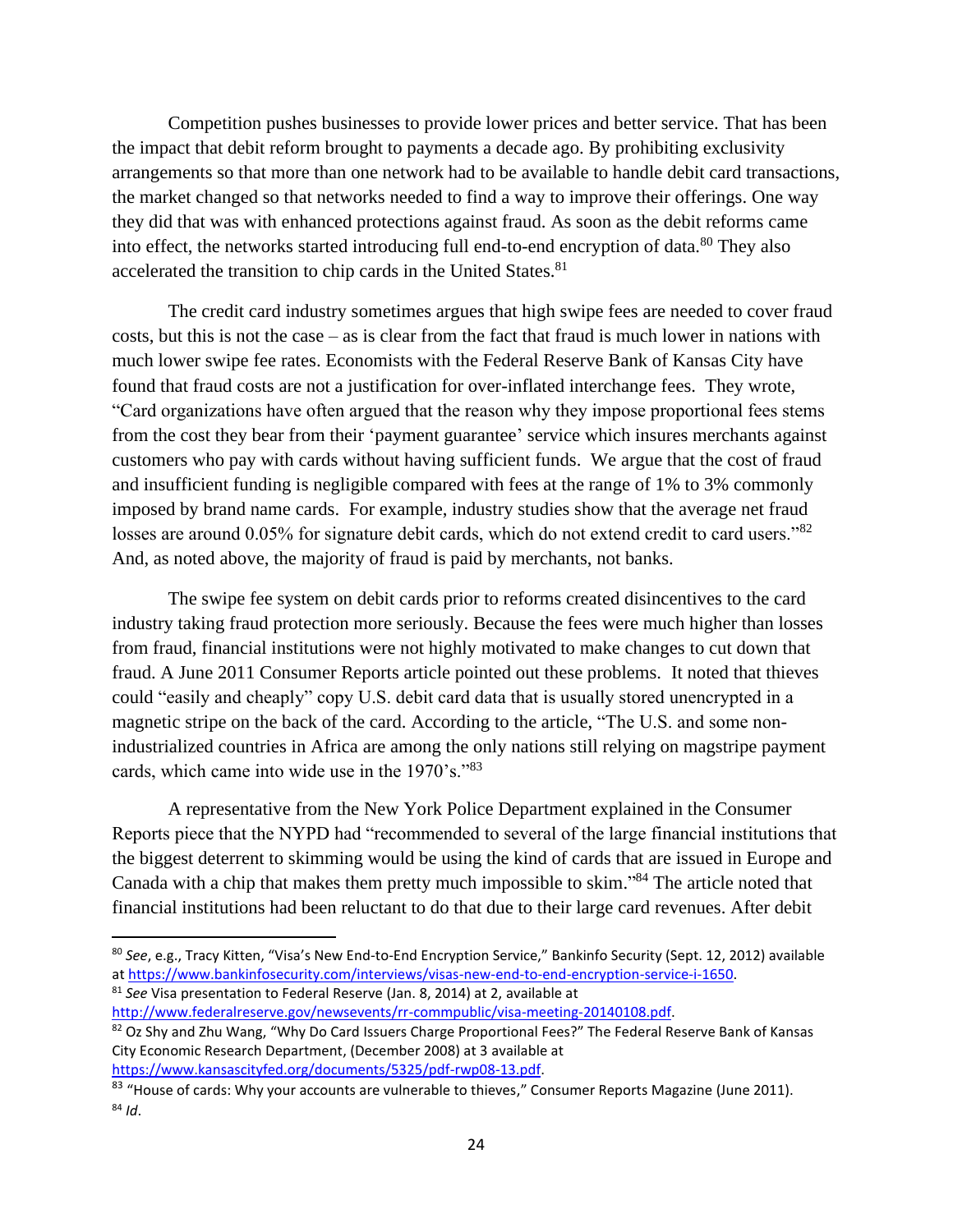reform, however, the card industry had newfound motivation to reduce fraud and pushed the transition to chip cards – though, unfortunately, they failed to push PIN usage as they had in other parts of the world.

#### • Merchants Absorb More Card Fraud Than Banks

While the card industry often talks about a "payment guarantee," merchants are not guaranteed payment on credit or debit card transactions. In fact, merchants are forced to absorb the majority of the cost of fraudulent card transactions. When the merchant is forced to pay for the fraud, this is called a "chargeback." It means that the money the merchant was supposed to receive on the transaction is taken away (in other words, charged back). This can happen to a merchant without notice even months after the transaction takes place.

The Federal Reserve has collected data on debit card fraud every two years since debit reform was passed. Its 2019 data shows that merchants covered 56.3 percent of debit card fraud while card issuing banks only covered 35.4 percent.<sup>85</sup> The picture is similar for credit cards as merchants absorb most fraud losses – particularly since Visa and Mastercard implemented a liability shift to push chip card usage which pushed a significant share of fraud onto merchants. In fact, the Federal Reserve has reported that the merchant share of fraud on dual message debit cards (processed in similar fashion to credit cards) is more than 60 percent.<sup>86</sup>

Of course, all of the fraud chargebacks merchants must pay are on top of the swipe fees they pay. Those swipe fees amount to a prepayment of all fraud charges (and much more) to card-issuing banks. Merchants should not have to prepay for fraud and they should not have to pay when the fraud happens in addition to prepaying for it. They also shouldn't have to hear about the great "payment guarantee" they receive on credit and debit cards when the merchants pay for fraud multiple times.

It is worth noting that even with debit reform, merchants prepay all the fraud that banks otherwise cover. Federal Reserve Regulation II, which implements debit reform, includes 5 basis points as part of the regulated debit swipe fee to cover fraud losses by banks. That number was pegged to 100 percent of the fraud losses on debit cards paid by the average bank covered by the regulation. Of course, that means that fraud is a guaranteed profit center for many of the banks covered by the regulation (those with below average fraud losses). And, the vast majority of banks across the nation are not subject to the Fed's fee regulation. They charge even higher fees that exceed their fraud losses on debit cards. Why merchants must pay chargebacks to cover the majority of fraud that they have already prepaid (and then some) to the banks is inexplicable.

<sup>85 &</sup>quot;2019 Interchange Fee Revenue, Covered Issuer Costs, and Covered Issuer and Merchant Fraud Losses Related to Debit Card Transactions," Board of Governors of the Federal Reserve System (May 2021) at 4, available at [https://www.federalreserve.gov/paymentsystems/files/debitfees\\_costs\\_2019.pdf.](https://www.federalreserve.gov/paymentsystems/files/debitfees_costs_2019.pdf) <sup>86</sup> *Id*.